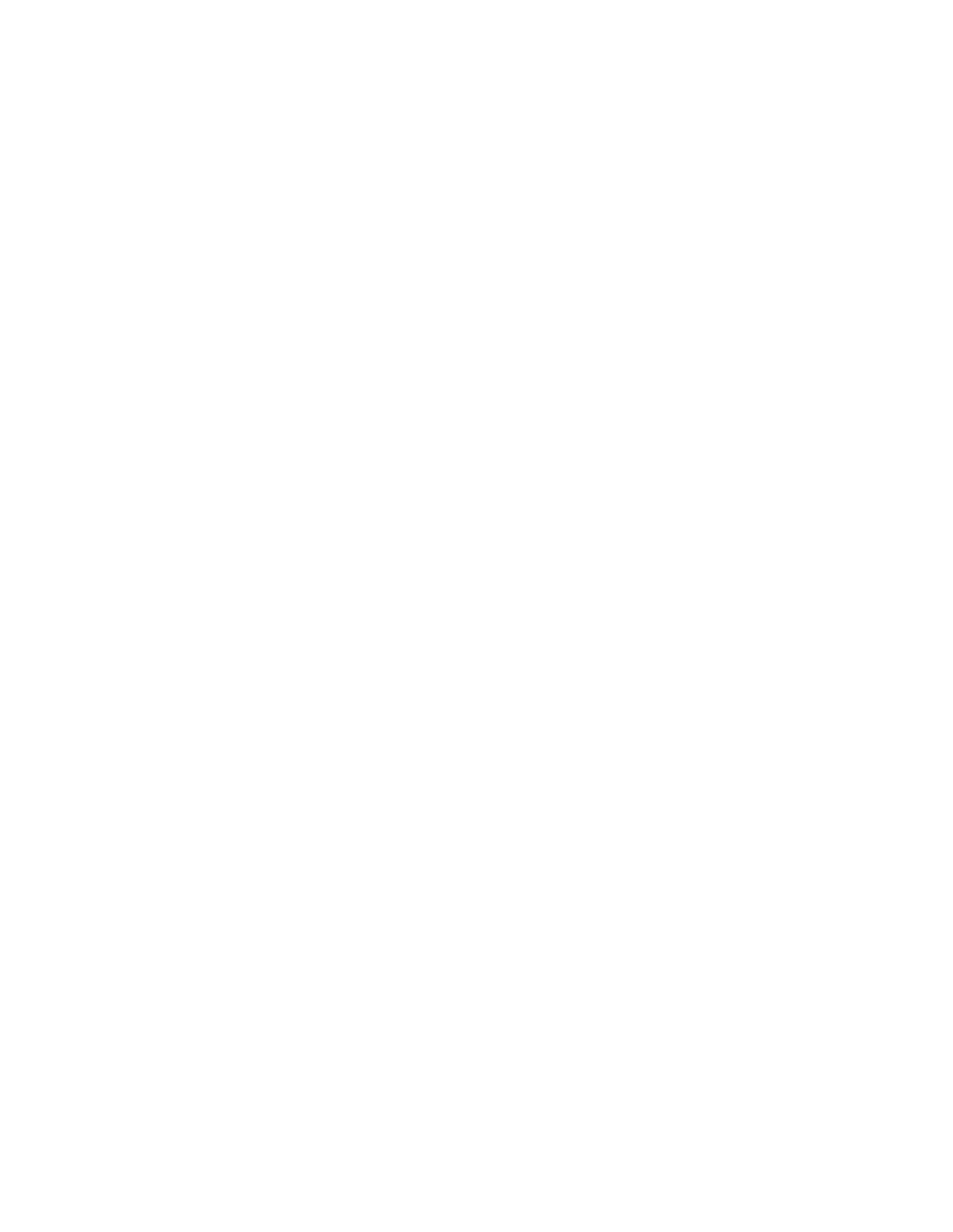# **EXECUTIVE SUMMARY**

To assess the career paths of PhD recipients and the quality of doctoral education in U.S. social science programs, the Center for Innovation and Research in Graduate Education (CIRGE) at the University of Washington, Seattle surveyed a national sample of recent PhD graduates in anthropology, communication, geography, history, political science, and sociology. The survey yielded career and family data spanning the time from the beginning of graduate school to 6 to 10 years post-PhD and retrospective evaluations of the quality of each respondent's PhD program, skills training, and mentoring received during graduate school. The sample of 3,025 respondents includes 546 sociologists from the 1995 to 1999 cohort of doctoral recipients.

The sociologists in this study, like respondents in other fields, reported positive evaluations of their graduate training programs. They rated their programs highly with respect to academic rigor and training in thinking critically. However, ratings were substantially lower for training in skills for presenting, writing, and publishing. Despite low evaluations of the quality of training in these skills sociologists reported that these skills were critical for their jobs.

The study suggests that sociologists from these cohorts encountered a relatively strong job market, especially as compared to historians and anthropologists. Sociologists, like those in other fields, reported that they ultimately obtained jobs that they found satisfying and that used their PhD training. However, many sociologists spent a considerable amount of time after the PhD in insecure and unstable employment, albeit less time than PhD holders in other studied fields.

Sociology, the field in this study with the most women, is also the only field with clear evidence of gender inequalities in careers. *SS5* found that men and women experience graduate education differently, with women rating less favorably the quality of their training in writing and publishing, mentoring received from their dissertation advisor, and socialization into an academic community. However these differences do not explain the gender gap in career outcomes and neither do gendered effects of family roles. The gender gap in career outcomes is perhaps best understood in terms of a glass escalator framework (Williams, 1992) in which men gain advantages in fields with high concentrations of women.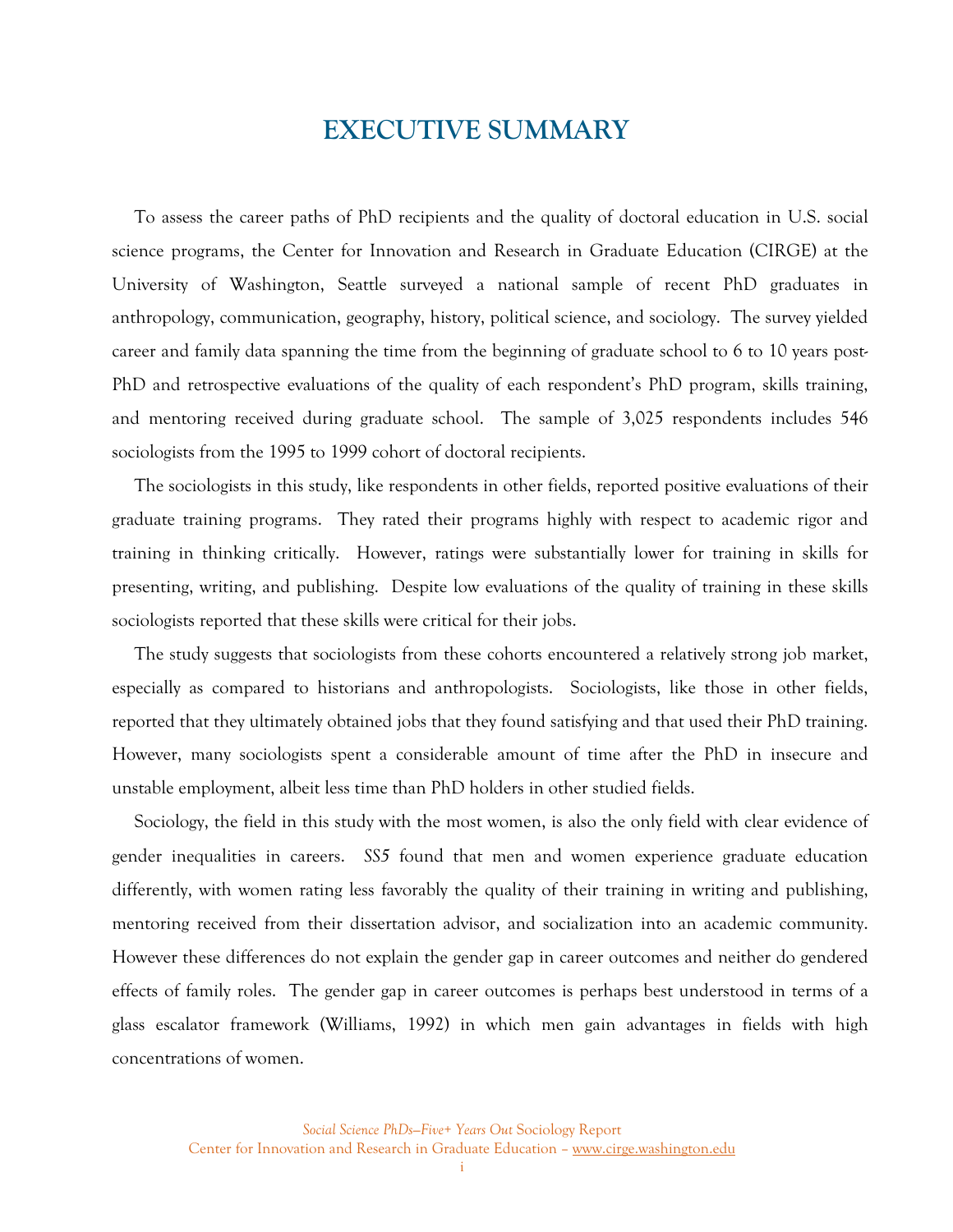# **TABLE OF CONTENTS**

| Background to SS5                                            | $\overline{c}$ |  |
|--------------------------------------------------------------|----------------|--|
|                                                              |                |  |
| Data                                                         | 3              |  |
| Sample                                                       | 4              |  |
| Analysis                                                     | 4              |  |
|                                                              |                |  |
| Motivations for Graduate Studies                             | 6              |  |
| Assessment of PhD Program Quality                            | 8              |  |
| Transition from Graduate School to Work-Career Goals,        |                |  |
| Career Outcomes, and Job Satisfaction                        | 9              |  |
| Income                                                       | 11             |  |
| Gender Differences in Careers                                | 12             |  |
| FINDINGS 2: GENDER DIFFERENCES IN GRADUATE SCHOOL TRAINING14 |                |  |
| FINDINGS 3: GENDER DIFFERENCES IN EMPLOYER PRESTIGE  16      |                |  |
|                                                              |                |  |
|                                                              |                |  |
|                                                              |                |  |
|                                                              |                |  |
|                                                              |                |  |
| <b>Participating Universities</b>                            | 25             |  |
| Foundation Support                                           | 25             |  |
| Endorsements                                                 | 25             |  |
|                                                              |                |  |
| ABOUT THE CENTER FOR INNOVATION AND                          |                |  |
|                                                              |                |  |

**Suggested citation:** Morrison, Emory, Elizabeth Rudd, Maresi Nerad, and Joseph Picciano. 2008. *Sociology Report: PhD Program Quality, Early Careers, and Gender Stratification*. CIRGE Report 2008-05. CIRGE: Seattle, WA. [www.cirge.washington.edu](http://www.cirge.washington.edu/)

> *Social Science PhDs—Five+ Years Out* Sociology Report Center for Innovation and Research in Graduate Education – www.cirge.washington.edu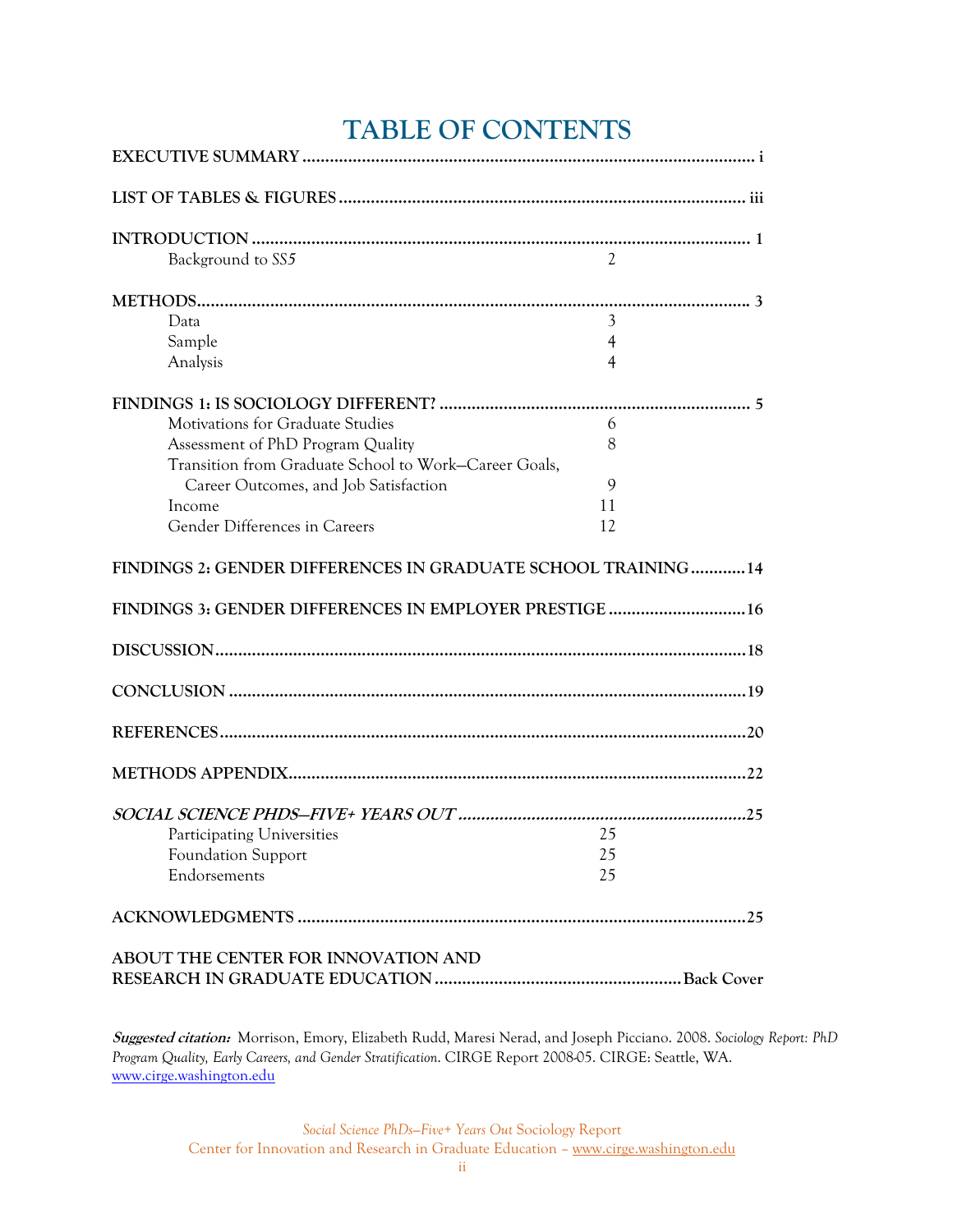# **LIST OF TABLES & FIGURES**

# **TABLES**

| Table 1              | Sociology Sample Demographics                                                                                                                                               |
|----------------------|-----------------------------------------------------------------------------------------------------------------------------------------------------------------------------|
| Table 2              | Percent Agree Item is a Crucial Consideration in Decision to Pursue a PhD in Field and<br>Item Loadings on Factors for Three Factor Model with Field of Study and Gender as |
|                      | Covariates                                                                                                                                                                  |
| Table 3              | Effects of Sociology and Gender on Crucial Considerations to Pursue a PhD (Factors)                                                                                         |
| Table 4              | Median Annual Income (Respondent Total Income from All Sources) by Discipline and<br>Job Sector (U.S. \$)                                                                   |
| Table 5              | Percent Women in SS5 Sample by Field                                                                                                                                        |
| Table 6              | Quality of Training in Writing & Publishing by Gender                                                                                                                       |
| Table 7              | Satisfaction with Overall Mentoring by Dissertation Advisor by Gender                                                                                                       |
| Table 8              | How Well PhD Program Did Socializing Students to an Academic Community by Gender                                                                                            |
| Table 9              | Quality of Training in Thinking Critically by Gender                                                                                                                        |
| Table 10             | Exponentiated Ordinal Logistic Regression Coefficients for Models Predicting Quality of<br>Graduate School Experience Outcomes                                              |
| Table 11             | Ordinary Least Squares Regression Coefficients For Models Predicting Prestige Of<br>Employer For Those In U.S. Ladder Faculty Positions                                     |
| <b>FIGURES</b>       |                                                                                                                                                                             |
| Figure 1             | Sociology PhDs Awarded by US Institutions 1920-2006. Sociology PhDs Awarded to<br>Women 1966 - 2006                                                                         |
| $F_{\text{inner}}$ ? | Skille Traditionally Associated with PhD Training Quality of Training (Formal or Informal                                                                                   |

- Figure 2 Skills Traditionally Associated with PhD Training Quality of Training (Formal or Informal) "Excellent" vs. Skill "Very Important"
- Figure 3 "Professional" Skills Quality of Training (Formal or Informal) "Excellent" vs. Skill "Very Important"
- Figure 4 Sociology vs. Others % Respondents Very and Somewhat Satisfied with Six Job Dimensions
- Figure 5 Sociology Compared to Five Other Fields Time from PhD to Primary Sector Job (Whole Sample) Time from PhD to Ladder Faculty Job (Sample with Career Goal "Professor")
- Figure 6 Career Outcomes by Gender and Time from PhD Award. Sociology vs Others
- Figure 7 Distribution of Sociology Professors Across the Institutional Prestige Hierarchy by Gender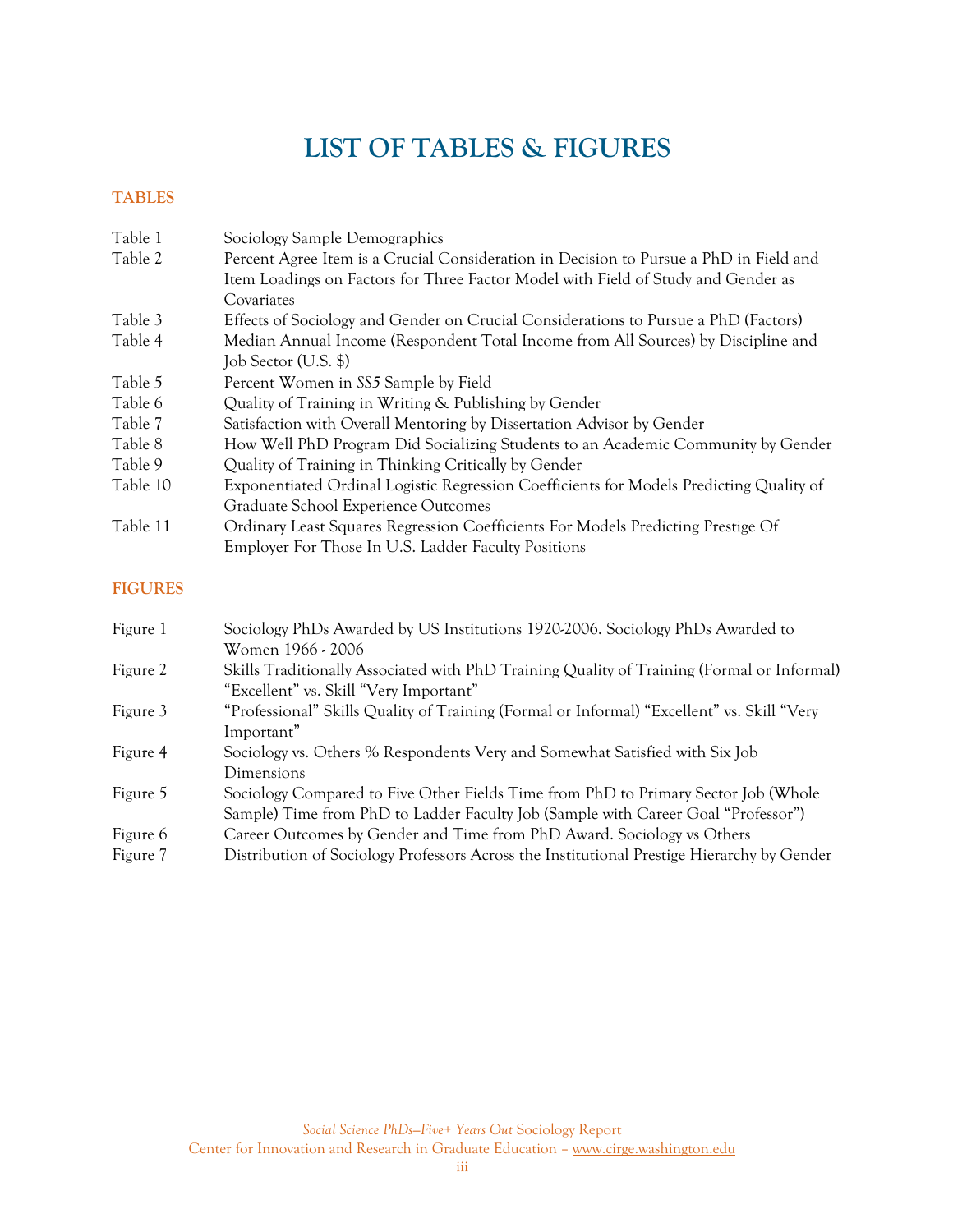

**Figure 1. Sociology PhDs Awarded by U.S. Institutions 1920 - 2006 Sociology PhDs Awarded to Women 1966 - 2006**

"Sociology has a foremost place in the thought of modern men. Approve or deplore the fact at pleasure, we cannot escape it." (Albion Small, 1895, 1).

# **INTRODUCTION**

 $\overline{a}$ 

Today U.S. departments of sociology annually award more than 500 sociology PhDs.<sup>[1](#page-5-0)</sup> Over half of these doctorates go to women. This report examines graduate education experiences and career outcomes of recent sociology PhDs. It is based on *Social Science PhDs—Five+ Years Out (SS5)*, a national sample of more than 3,000 social science PhD recipients, including anthropologists, communication PhD holders, geographers, historians, political scientists and more than 500 sociologists. We find that most sociologists, like respondents in the other fields, found jobs they enjoy that use their graduate education. Respondents in all fields evaluated their training in academic skills more highly than their training in needed professional skills. However, we find puzzling gender inequalities in sociology. Among the fields studied in the *SS5*, sociology is the only one in which men were more likely to begin careers in tenure-track faculty positions and in which, among ladder faculty, men were likely to be employed at more prestigious institutions than women. We identify salient differences in men's and women's experiences of graduate education, and follow this by investigating the impact of graduate education experiences and family situations on the gender gap in career outcomes. We conclude the gender gap in career outcomes for

<span id="page-5-0"></span><sup>&</sup>lt;sup>1</sup>Estimates of 10-year completion rates for PhD programs in the social sciences hover between 50 and 60% (Council of Graduate Schools, n.d.), so those who actually complete the PhD are the diehards who are exceptionally strongly drawn to sociology.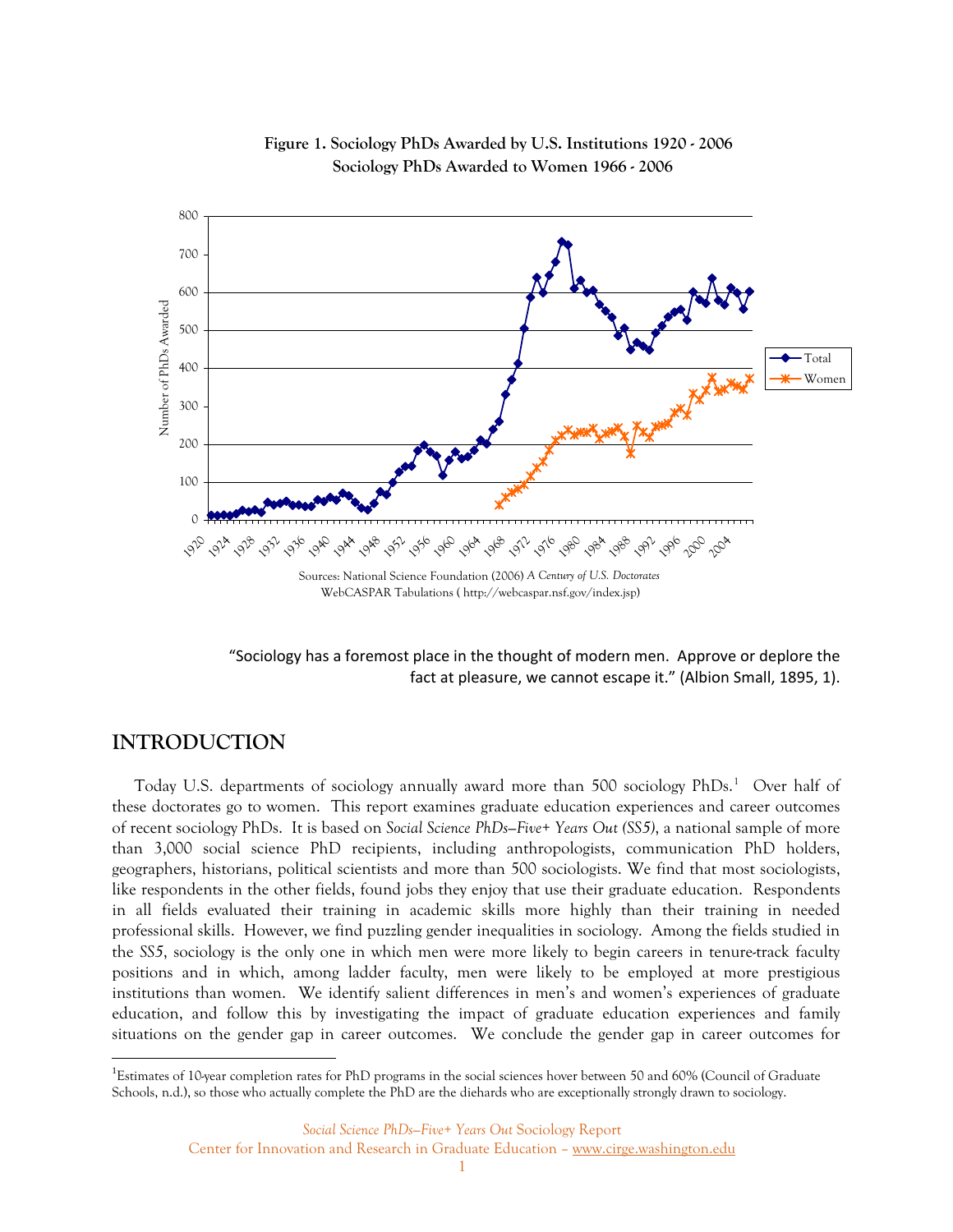sociologists is not explained by reported gender differences in the graduate program experience nor by gendered effects of family roles. Instead, we note a need for an alternative framework to account for men's career advantages in sociology.

#### **Background to SS5**

The *Social Science PhDs—Five+ Years Out* study was motivated by debates about how to evaluate doctoral education and how to explain women's under-representation in science. In 1995, the influential report of the Committee on Science, Engineering and Public Policy (COSEPUP, 1995) called for accessible data on employment trends of PhD holders. About 5 years later, the Committee on Women in Science and Engineering called for renewed attention to gender stratification in science with its report *From Scarcity to Visibility: Gender Differences in the Careers of Doctoral Scientists and Engineers* (Long, 2001). Finding gender stratification in science careers less marked than in previous times, the authors concluded:

Marriage and children are associated with increased rates of full-time employment for men, but declining rates for women. The negative effect of marriage and young children has declined for women over time. (p. 4)

Long's (2001) report on women in science and engineering argues that marriage and family variables largely explain women's career disadvantages. This is in line with a large body of previous literature documenting better career outcomes associated with marriage and parenting for men, but "worse" outcomes associated with marriage and parenting for women (Rudd, Morrison, Sadrozinski, Nerad, & Cerny, 2008; Mason & Goulden, 2004; Perna, 2001; Bellas 1997; Bellas 1992; Hochschild, 1975).

Sociologists have posed similar questions about sociology. For instance, similar to the issues posed within the COSEPUP report, Keith and Moore (1995) argued that

. . . the extent of students satisfying their career aspirations must be explored further in several ways. For instance, is the discipline [sociology] training too many students? If so, for which career paths? Moreover, what public- and private-sector markets are likely to be open in the next decade? (p. 213)

With regard to issues of stratification, the American Sociological Association (ASA) has used its "1998 Survey of Recent PhD Graduates in Sociology" to examine gender and careers (Spalter-Roth & Lee, 2000). In contrast to findings for natural sciences and engineering fields, this study found significant markers of gender equality in sociology careers, for the sociology doctoral cohort of 1997-98. For instance, men and women attended equally prestigious PhD-granting programs and were equally likely to hold teaching assistantships, research assistantships, and fellowships. Further, in the year after earning the PhD, men and women were equally likely to hold a permanent position, to be employed in academia, and to hold a tenuretrack position. Nevertheless, this study also found that men and women experienced their graduate education differently in the key dimension of receiving help from faculty in publishing. The authors ask whether this gender difference in the graduate school experience contributes to a gender gap in career outcomes. In posing this question, they join a perspective on science careers which seeks the roots of gender and racial/ethnic inequality in graduate studies. In this perspective, graduate students are divided by race, gender, and class such that middle-class white men are more likely to receive better mentoring which has consequences for post-PhD careers (Tinto, 1993). For instance, Keith and Moore (1995) argued "that factors such as race and age were related significantly to key variables in the [professional] socialization process" (p. 210).

Most studies of how race and gender affect graduate school success observe outcomes that occur *during*  graduate school, such as attrition, completion, time-to-degree, and career aspirations (Herzig, 2004;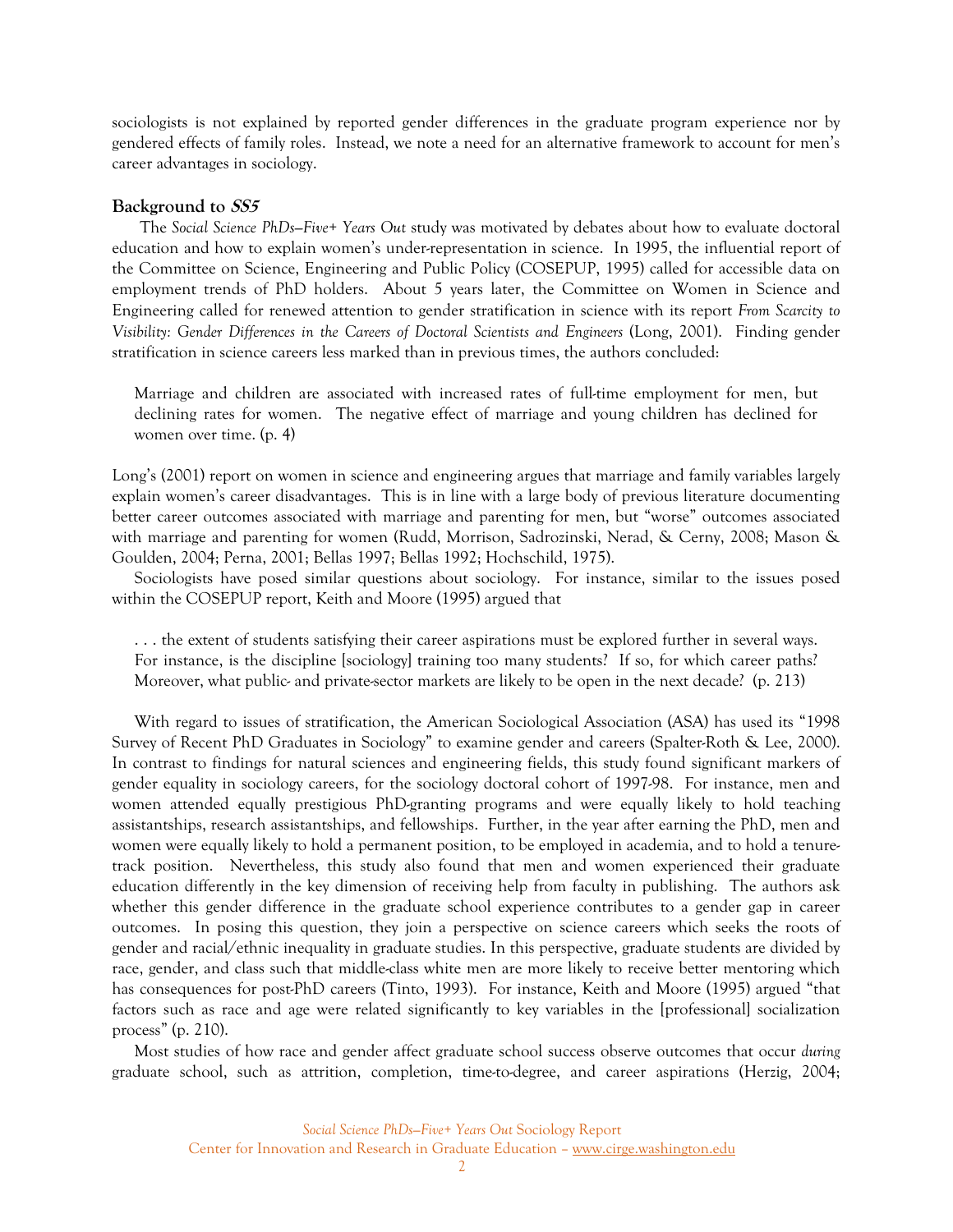Seagram, Gould & Pyke, 1998; Keith & Moore, 1995; Girves & Wemmerus, 1988). But it is reasonable to suppose that the impact of differences in professional socialization and mentoring experiences extends beyond the years in graduate school and into the post-PhD career. Clark and Corcoran (1986) argued that even small differences experienced early in graduate training could contribute to progressively increasing levels of gender inequality due to the "Matthew effect" (Merton, 1968). The Matthew effect refers to the accumulation of career advantages over time so that small early advantages lead to resources that can be converted into higher levels of productivity and increased visibility and status. When beginning their first professional position, the person who obtains a more prestigious position may have only modestly distinguished themselves from others but differential access to material and symbolic resources over time amplifies differences in career achievements.

Along with describing how the process of cumulative advantage works in academia, Merton (1968) calls attention to the importance of prestige as the principle that structures the stratification system in the sciences. He writes: "graded rewards in the realm of science are distributed principally in the coin of recognition accorded research by fellow scientists." Thus Merton offers an articulation of the 'prestige value system,' first identified by Wilson (1942). The prestige value system has been reaffirmed in numerous analyses of the academic marketplace (e.g., Caplow and McGee, 1958; Clark, 1987; Burke, 1988; Burris 2004) and it describes a logic in which faculty have a core motivating desire to maximize the prestige of the institution to which they are affiliated. Geiger (2002) notes that the institutional prestige hierarchy is driven by two related factors: "an institution's selectivity of undergraduate students and the scholarly reputation of faculty." Taking seriously the importance of the 'prestige value system,' we focus attention in this report on gender differences within sociology in the student selectivity of the institutions in which faculty work. Moreover, we examine how graduate school experiences and family roles may contribute to a gender gap in the prestige of employing institutions among sociology professors.

Using data from *SS5*, this report first examines sociologists in relation to the other studied disciplines, revealing that gender differences in career outcomes are more salient in sociology. In the second part of the report, we investigate the contribution to gender inequality in careers, of differences between men and women in several aspects of the graduate education experience, and of differential effects of family status. We pay particular attention to the prestige of employing institutions among ladder faculty.

### **METHODS**

#### **Data**

 $\overline{a}$ 

*Social Science PhDs—Five+ Years Out (SS5)* was designed to answer questions about PhD career paths and about how well PhD education prepared graduates for their careers. With funding from the Ford Foundation, in 2005 – 2006 the Center for Innovation and Research in Graduate Education (CIRGE) fielded a national survey of people who earned a PhD in anthropology, communication, geography, history, political science, or sociology between July 1, 1995 and June 30, 1999. A total of 3,025 respondents accounts for nearly 20 percent of all those who received a PhD from a U.S. institution in these six fields during the study time frame. The sample was drawn from 65 participating institutions selected to be diverse with respect to geography, control (public/private), and prestige as measured by the 1995 National Research Council (NRC) ranking of reputation (Goldberger, Maher, & Flattau, 1995). The survey was retrospective. It collected comprehensive information on career and family transitions from the time the respondent began graduate studies in the program that granted his or her PhD to the time of the survey.<sup>[2](#page-7-0)</sup> It also collected qualitative evaluations on aspects of graduate training. The survey includes both closed ended and open ended items (see Picciano, Rudd, Morrison, & Nerad, 2007 for details).

<span id="page-7-0"></span><sup>&</sup>lt;sup>2</sup> Including employment and education transitions involving spouses and partners.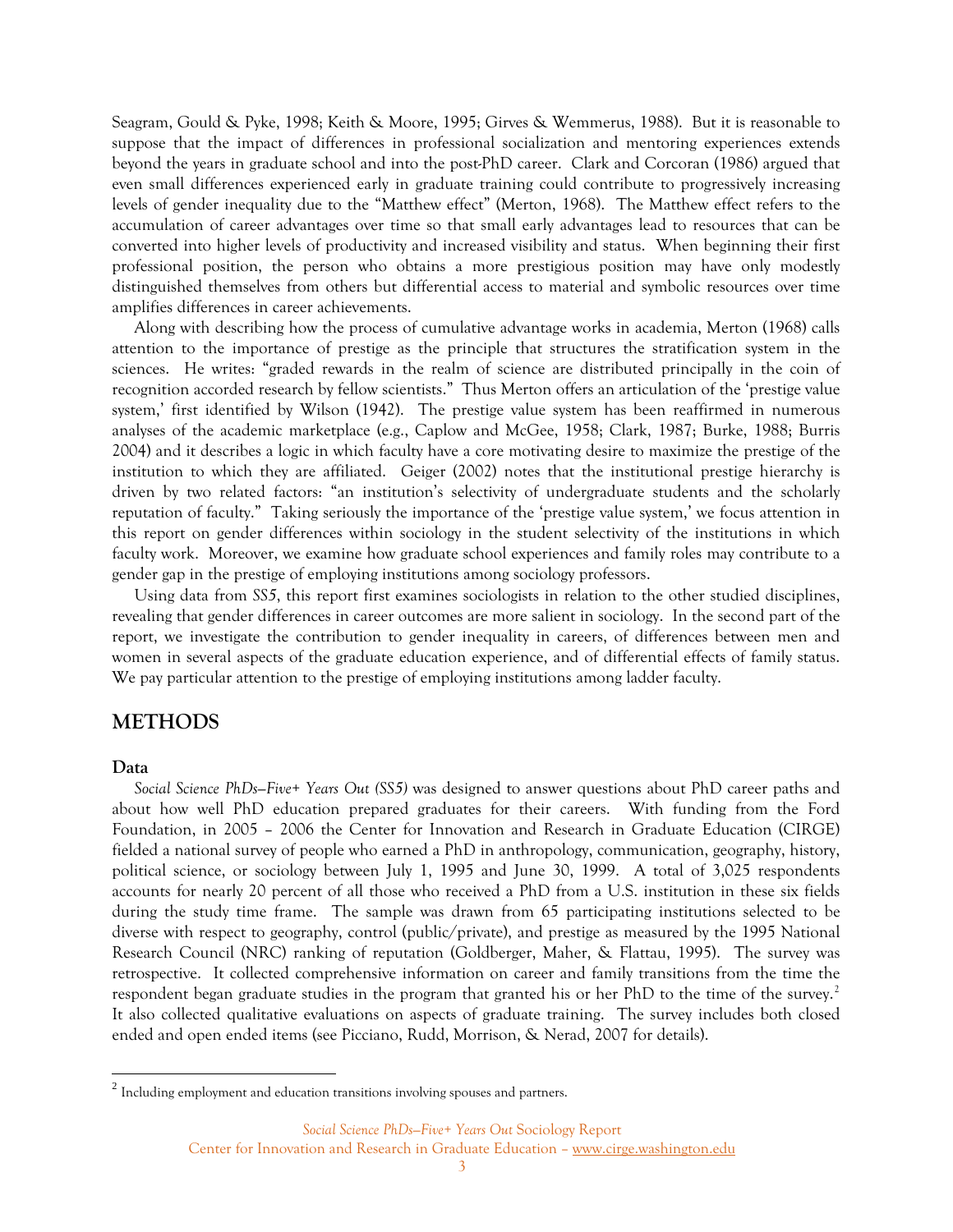#### **Sample**

The National Opinion Research Center (NORC) conducted a non-response analysis comparing *SS5* respondent demographics to findings of the Survey of Earned Doctorates (SED).<sup>[3](#page-8-0)</sup> The *SS5* sample is representative along most characteristics that could be observed in both surveys. However, the *SS5* respondents overrepresented women (47.6% to 43.4%), whites (87.6% to 81.7%), U.S. citizens and permanent residents (96.2% to 92.1%), people who were single when the PhD was awarded (43.6% to 41.4%) and those with definite plans for an academic job (83.4% to 78.4%) (Picciano, et al., 2007).[4](#page-8-1)

Of the 3,025 respondents, 546 (18%) were sociologists. The 546 sociologists account for nearly onefourth (24%) of the total sociology PhDs awarded to the sampled cohorts. Table 1 displays sociology sample demographics. There were three types of survey respondents: those who completed the survey on-line (57%), those who did not fully complete the survey (32%), and those who completed a shorter mail survey  $(11\%)$ .

|                                                  | $\%$ | # With Valid Information |
|--------------------------------------------------|------|--------------------------|
| Female                                           | 62.8 | 532                      |
| Disadvantaged Minority                           | 10.0 | 459                      |
| U.S Citizens/Permanent Residents                 | 95.5 | 466                      |
| Under 30 at PhD                                  | 22.5 | 462                      |
| Over 40 at PhD                                   | 21.9 | 462                      |
| Married/Committed Partnership at PhD             | 68.8 | 461                      |
| Married/Committed Partnership at Survey          | 76.1 | 460                      |
| Parent by PhD                                    | 28.3 | 442                      |
| Parent by Survey                                 | 63.6 | 448                      |
| 1995 NRC Program Score $\geq$ "Strong"           | 33.0 | 546                      |
| 1995 NRC Score $\geq$ "Good" and $\leq$ "Strong" | 25.2 | 546                      |
| 1995 NRC Program Score Below "Good"              | 41.8 | 546                      |
| On-Line (Long form) Survey Completers            | 57.1 | 546                      |
| On-Line (Long form) Survey Partial Completers    | 31.5 | 546                      |
| Mail Survey (Short form) Completers              | 11.4 | 546                      |
| <b>Total Sociology Respondents</b>               |      | 546                      |

#### **Table 1: Sociology Sample Demographics**

#### **Analysis**

 $\overline{a}$ 

The analysis proceeds in three phases. We first compare sociology to the five other social science fields from the *SS5* with respect to the prominent findings from *Social Science PhDs--Five+Years Out: A National Survey of PhDs in Six Fields: Highlights Report* (Nerad et al., 2007). Here the guiding question is: Is sociology different? We describe findings in four topical areas: motivations for graduate study, assessment of PhD program quality, transition from graduate school to work, and gender equity in career outcomes.

In order to assess the motivations for pursuing a PhD, we employ an exploratory discrete latent factor analysis (Vermunt & Magidson, 2004) to characterize patterns of response to the question: '*which of the following were crucial considerations in your decision to pursue a PhD in your field (Check all that apply)'.* This

<span id="page-8-0"></span><sup>&</sup>lt;sup>3</sup> Nearly all PhD recipients complete the Survey of Earned Doctorates (SED) at the time of receiving the PhD.

<span id="page-8-1"></span><sup>4</sup> The former number in each comparison is from the *SS5*, the latter number is from the *SED*.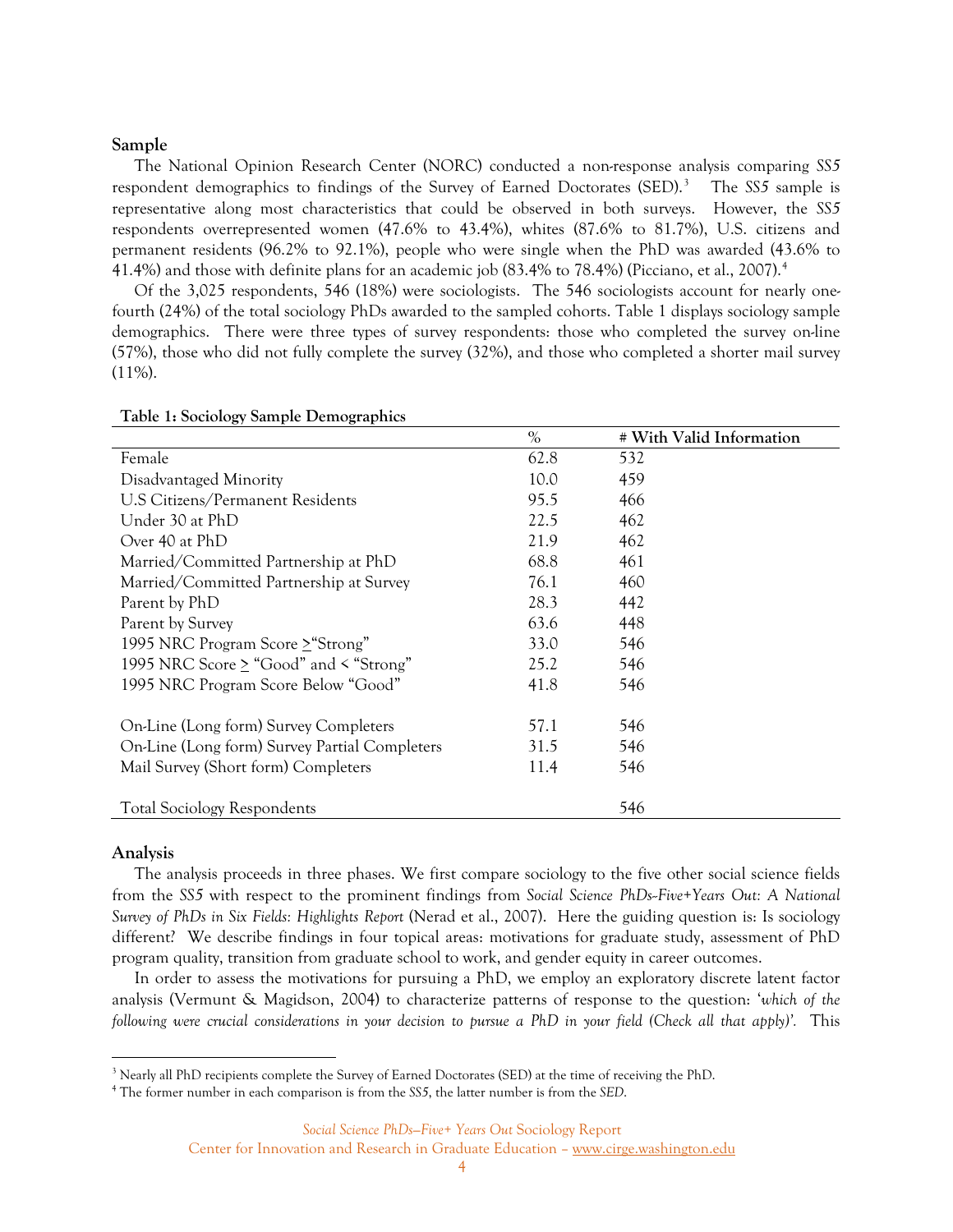resulted in three latent factors based on 10 survey items indicating factors critical in the decision to get a PhD. These factors are labeled: (1) absence, (2) career, and (3) field considerations for pursuing the PhD (see p. 6 below for details on the factor analysis). Absence considerations are operable if the respondent indicated that s/he pursued the PhD because s/he could not get a job or felt there had been no better option. Career considerations apply if the person pursued the PhD in order to promote a particular career path. Field considerations apply if the respondent was attracted to an intrinsic aspect of the field. Cases were assigned to binary classes which indicate whether each of these considerations was operable or not.

Having established gender inequalities in career outcomes among sociologists in phase 1, the second step identifies salient gender differences in perception of the quality of graduate education experiences. We use ordinal logistic regression to examine gender, class background, race/ethnicity, age at PhD award, parental status at PhD award, marital status at PhD award, and NRC ranking of the PhD-granting program in relation to the following dependent variables: evaluation of (1) quality of training in writing and publishing reports and articles; (2) quality of training in critical thinking; (3) quality of the program in socializing students into an academic community; and (4) satisfaction with the overall quality of mentoring received from the dissertation chair. (See the Methods Appendix for item wording.)

Because motivations to pursue a PhD might affect both graduate education experiences and retrospective evaluations of that experience, we include four variables indicating individual orientations to graduate school. The first is a measure of career aspirations: the variable career goal "professor" vs. all other career goals (when beginning PhD studies). The other three are the class assignments for the three latent factors described above.

The third phase of analysis examines the contribution of graduate education experience variables and family situation to gender inequality in the prestige of academic appointments among ladder faculty. We derive a measure of prestige from the U.S. News and World Report rankings of undergraduate institutions; this measure reflects the selectivity of undergraduate admissions. While we find in the first phase of our analysis several notable gender differences in career outcomes, we focus our attention on explaining prestige of academic appointments. We focus on this outcome in part, because: (1) prestige is perhaps the most important factor in structuring the academic marketplace (Caplow and McGee, 1958; Clark, 1987; Burke, 1988; Geiger, 2002); (2) the gender differences in prestige among the *SS5* sociologists are particularly strong; (3) the patterns of findings in the analysis that we obtain using prestige as the dependent variable are indicative of general patterns that we find when we model other career outcomes. We ran a set of nested models predicting prestige of the employing institution to find out if graduate education experience and family variables could account for observed gender differences. We also ran models separately by gender to see if family status variables have different effects on career outcomes for men and women. In addition to the control variables used in the second analysis phase, log-transformed time to degree is also included in these models.

# **FINDINGS 1: IS SOCIOLOGY DIFFERENT?**

 $\overline{a}$ 

The *SS5* study was designed to serve three primary purposes. It serves as a tool to evaluate the quality of graduate training from the perspective of the alumni who experienced the program. It can also be used to evaluate aspects of job markets and career paths. Third, it allows analysis of stratification within the social sciences–particularly gender stratification.[5](#page-9-0) The *SS5 Highlights Report* (Nerad et al., 2007), presents findings relevant to each of the three purposes applicable to the studied social science fields. With regard to alumni evaluation of their graduate training: social scientists reported that while both academic skills and professional skills are important to their careers, their graduate programs only prepare them well in the

<span id="page-9-0"></span><sup>5</sup> Due to the low number of under-represented minorities among social science PhDs, *SS5* does not allow for analysis of racial/ethnic stratification.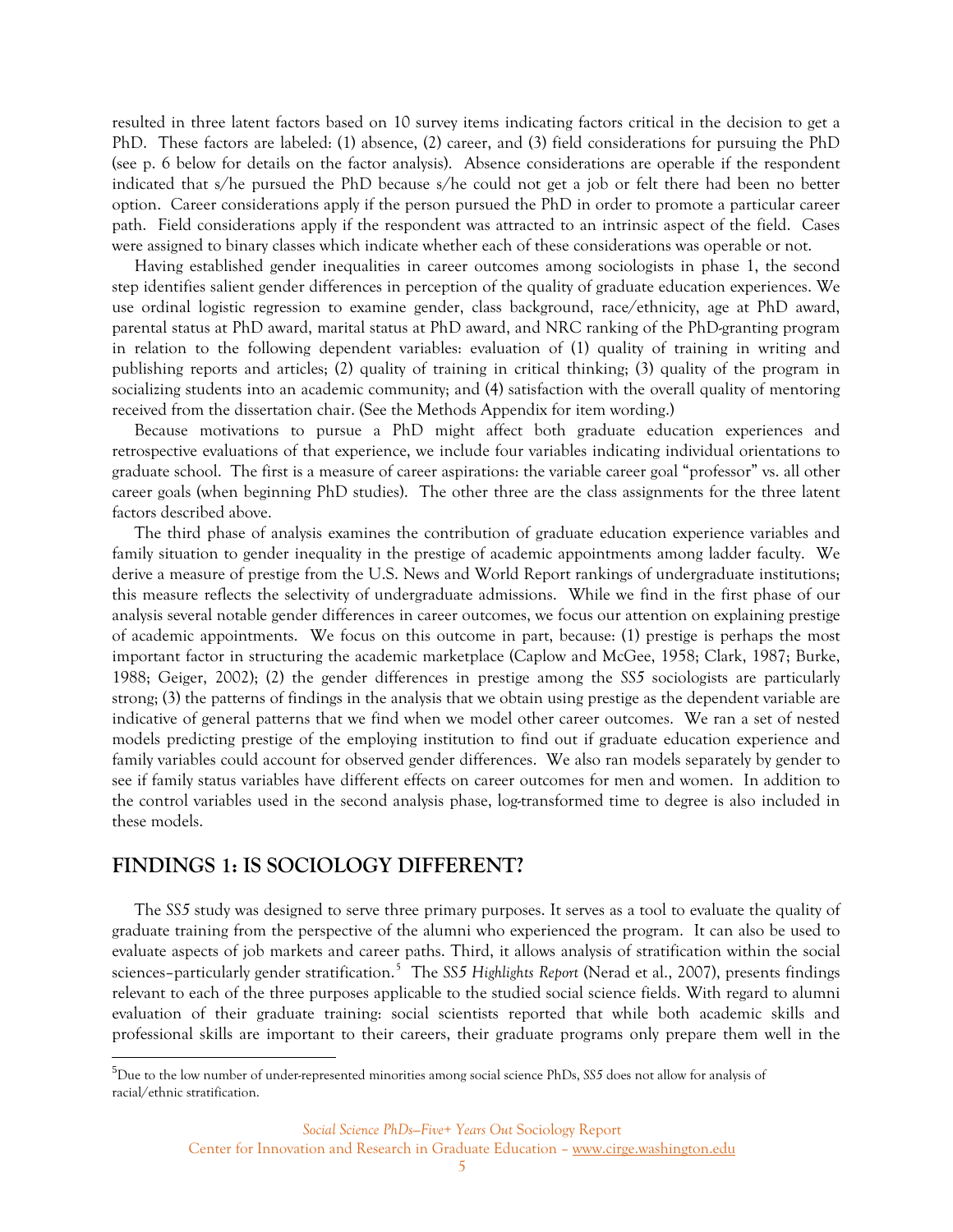academic skills. With regard to academic job markets and career paths: most respondents wanted to become a professor; many eventually obtained faculty positions; respondents reported high levels of job satisfaction, and high levels of use of their graduate training. However, many respondents reported a long time—sometimes years—between completing their degree and finding secure employment; it took especially long to obtain a ladder faculty position. With regard to gender equity: men and women reported remarkably similar career paths. However, men and women also reported substantial differences in workfamily trade-offs in order to achieve these similar career paths.

This report builds on the general findings presented in the *Highlights Report* and examines sociology in comparison to the other fields. We begin with motivations for graduate study, revealing sociologists to be different from the others.

#### **Motivations for Graduate Studies**

Respondents to the *SS5* survey were asked "Which of the following were crucial considerations in your decision to pursue a PhD in your field?" The survey included ten options for the respondent to identify as motivators, and the instructions to check all that apply. Table 2 displays response frequencies. The most common response was "intense interest in the field," which was identified by 78% of all respondents as a crucial consideration. However, sociologists were significantly less likely to identify this item as a consideration: 69% of sociologists compared to 80% of the others. Sociologists were also significantly less likely to have responded that new developments in the field made it an exciting area to study: 6% of sociologists compared with 13% of others. Sociologists were more likely to indicate that one of the crucial reasons for deciding to pursue the doctorate in the field was "it was my best option at the time."

| Table 2: Percent Agree Item is a Crucial Consideration in Decision to Pursue a PhD in Field and |                                                                                              |              |        |               |          |             |
|-------------------------------------------------------------------------------------------------|----------------------------------------------------------------------------------------------|--------------|--------|---------------|----------|-------------|
|                                                                                                 | Item Loadings on Factors for Three Factor Model with Field of Study and Gender as Covariates |              |        |               |          |             |
|                                                                                                 |                                                                                              |              |        | Item Loadings |          |             |
|                                                                                                 |                                                                                              |              | Absenc |               | Field    | 3-Factor    |
|                                                                                                 | Sociology                                                                                    | Other Fields | e      | Career        | Specific | Model $R^2$ |
| It was my best option at the                                                                    |                                                                                              |              |        |               |          |             |
| time.                                                                                           | 22.0                                                                                         | $16.1***$    | 0.791  | 0.005         | 0.028    | 0.328       |
| I was unable to find work with                                                                  |                                                                                              |              |        |               |          |             |
| the degree I had.                                                                               | 3.8                                                                                          | 3.6          | 0.298  | 0.067         | 0.032    | 0.106       |
| It was a necessary credential for                                                               |                                                                                              |              |        |               |          |             |
| my desired position.                                                                            | 50.5                                                                                         | 54.9         | 0.093  | 0.625         | 0.177    | 0.447       |
| Career opportunities in field.                                                                  | 20.7                                                                                         | 23.3         | 0.048  | 0.254         | 0.113    | 0.081       |
| Desire to have impact in the                                                                    |                                                                                              |              |        |               |          |             |
| field.                                                                                          | 22.5                                                                                         | 23.8         | 0.061  | 0.224         | 0.381    | 0.210       |
| New developments in the field                                                                   |                                                                                              |              |        |               |          |             |
| made it an exciting area of                                                                     |                                                                                              |              |        |               |          |             |
| study.                                                                                          | 5.9                                                                                          | $13.4***$    | 0.054  | 0.105         | 0.344    | 0.143       |
| Intense interest in field.                                                                      | 69.2                                                                                         | $79.7**$     | 0.159  | 0.109         | 0.300    | 0.137       |
| For the challenge; it was a goal                                                                |                                                                                              |              |        |               |          |             |
| for its own sake.                                                                               | 37.2                                                                                         | 39.3         | 0.055  | 0.081         | 0.218    | 0.057       |
| Encouragement from family or                                                                    |                                                                                              |              |        |               |          |             |
| friends.                                                                                        | 20.0                                                                                         | 21.9         | 0.094  | 0.150         | 0.199    | 0.073       |
| Encouragement from faculty in<br>my undergraduate program.                                      | 39.0                                                                                         | 37.7         | 0.011  | 0.099         | 0.094    | 0.019       |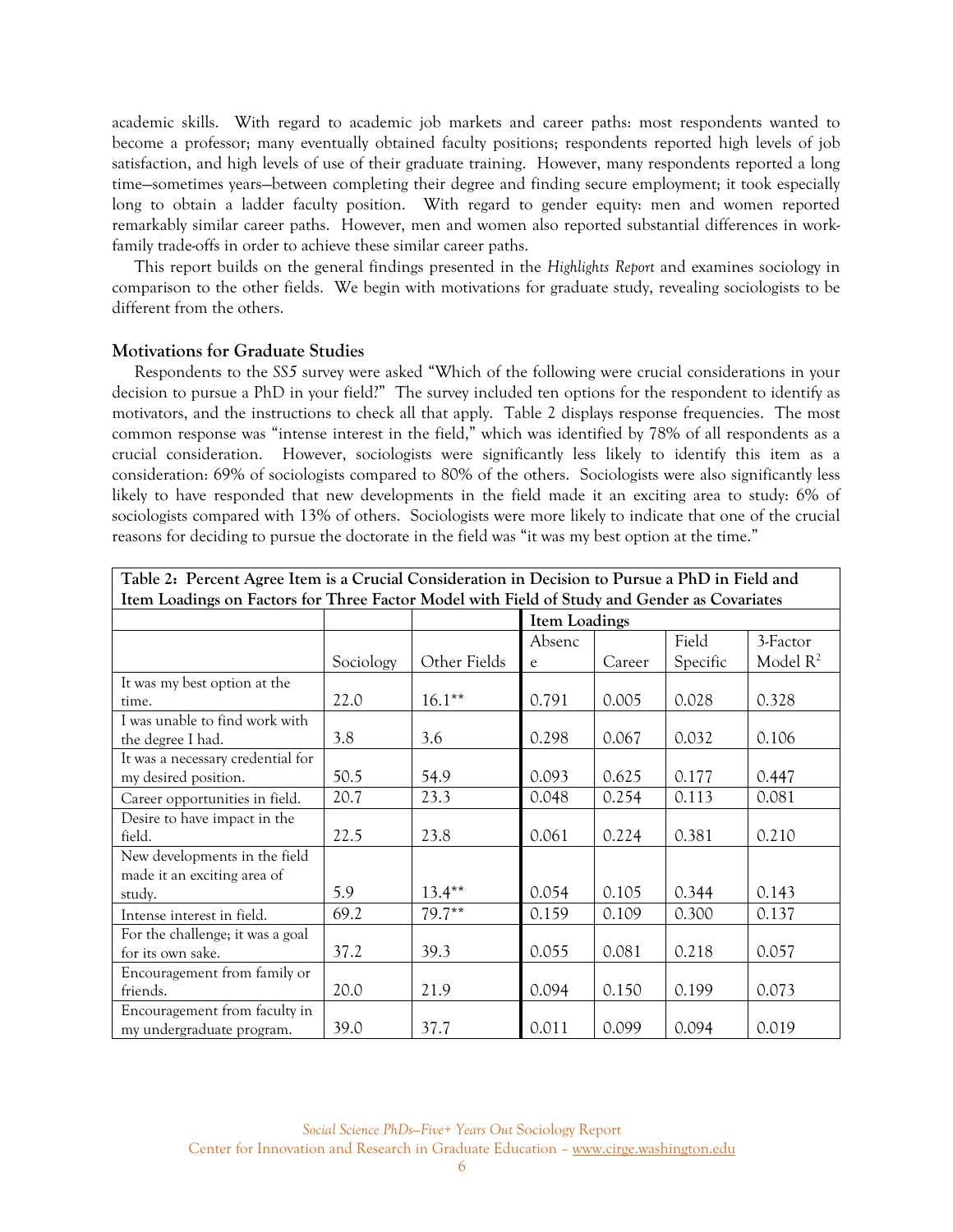An exploratory discrete latent factor analysis (Vermunt & Magidson, 2004) was applied to identify salient dimensions which characterize these response patterns.  $^6\,$  $^6\,$  $^6\,$  Table 2 presents the item loadings on each of the three factors from this model. An inspection of the item loadings led us to label the three factors as "absence factors"–indicating push rather than pull motivations, "career factors"—indicating the pull of a career, "field specific factors"-indicating the draw of the field.<sup>[7](#page-11-1)</sup>

The exploratory latent discrete three factor model presented in this analysis was estimated with all *SS5* respondents from all fields. Two covariates were included in this estimation: 'sociology'—1 if the respondent received the PhD in sociology, 0 otherwise; 'female' –1 if female, 0 if male. The influences of these two covariates on assignment to each of the discrete factors were estimated simultaneously with the item loadings on the three factors. Table 3 presents the findings from this analysis. 'Sociology' has a positive effect on 'absence factors' – within this model, sociologists are 27% more likely to be classified as being motivated by 'absence factors' than the respondents from the other five fields. Sociology has a negative effect on 'field specific' attractors – sociologists are 30% less likely to be classified as being motivated by attraction to qualities of the field. Gender does not have an effect on either of these two dimensions. However, gender does affect the odds of being classified as motivated by 'career.' Women are 21% more likely to be classified as being motivated by career considerations than are men.

| Considerations to Pursue a PhD (Factors) |           |           |           |
|------------------------------------------|-----------|-----------|-----------|
|                                          |           |           | Field     |
|                                          | Absence   | Career    | Specific  |
| Female                                   | 0.04      | $0.19**$  | $-0.01$   |
|                                          | (0.65)    | (2.85)    | (0.19)    |
| Sociology                                | $0.24***$ | $-0.14$   | $-0.37**$ |
|                                          | (2.76)    | (1.67)    | (3.84)    |
| Intercept                                | $-0.69**$ | $-0.42**$ | $-0.40**$ |
|                                          | (5.19)    | (2.77)    | (3.16)    |

| Table 3: Effects of Sociology and Gender on Crucial |  |
|-----------------------------------------------------|--|
| <b>Considerations to Pursue a PhD (Factors)</b>     |  |

Compared with the other social sciences, sociology is more likely to attract graduate students who report they pursued their degree merely because it was the best option at the time rather than because they were drawn by some attractive quality of the field. This finding suggests a potentially important public relations problem endured by sociology relative to other social science disciplines.<sup>[8](#page-11-2)</sup>

#### **Assessment of PhD Program Quality**

 $\overline{a}$ 

Nearly half of respondents in all fields evaluated the overall quality of their program as excellent. Respondents tended to provide strongly positive evaluations on an array of program dimensions including academic quality. For example, two-thirds of respondents rated "academic rigor" of their program "excellent" and 80% reported they had "excellent" training in "thinking critically." In absolute terms, sociology respondents had a very high likelihood of rating these items as "excellent." However, compared

Center for Innovation and Research in Graduate Education – www.cirge.washington.edu

<span id="page-11-0"></span><sup>6</sup> A model with three latent dimensions performed optimally. A Bayesian approach to model selection was applied, and models between one and five discrete factors were estimated. A three discrete factor model was determined to be the preferred model through comparisons of BIC statistics (Raftery, 1995).

<span id="page-11-1"></span>Substantively, "encouragement from family and friends" and "encouragement from undergraduate faculty" – neither of which load very highly on any of the other three factors – fit together. However, the Bayesian approach suggests the three factor model more optimally fits the data, and therefore no fourth factor is considered in this analysis. 8

<span id="page-11-2"></span><sup>&</sup>lt;sup>8</sup>In analyses not shown, controlling for field, those who report career motivations or attraction to the field as a motivation for pursuing a PhD have more favorable career outcomes than those who do not; those who report absence considerations as motivations have less favorable career outcomes.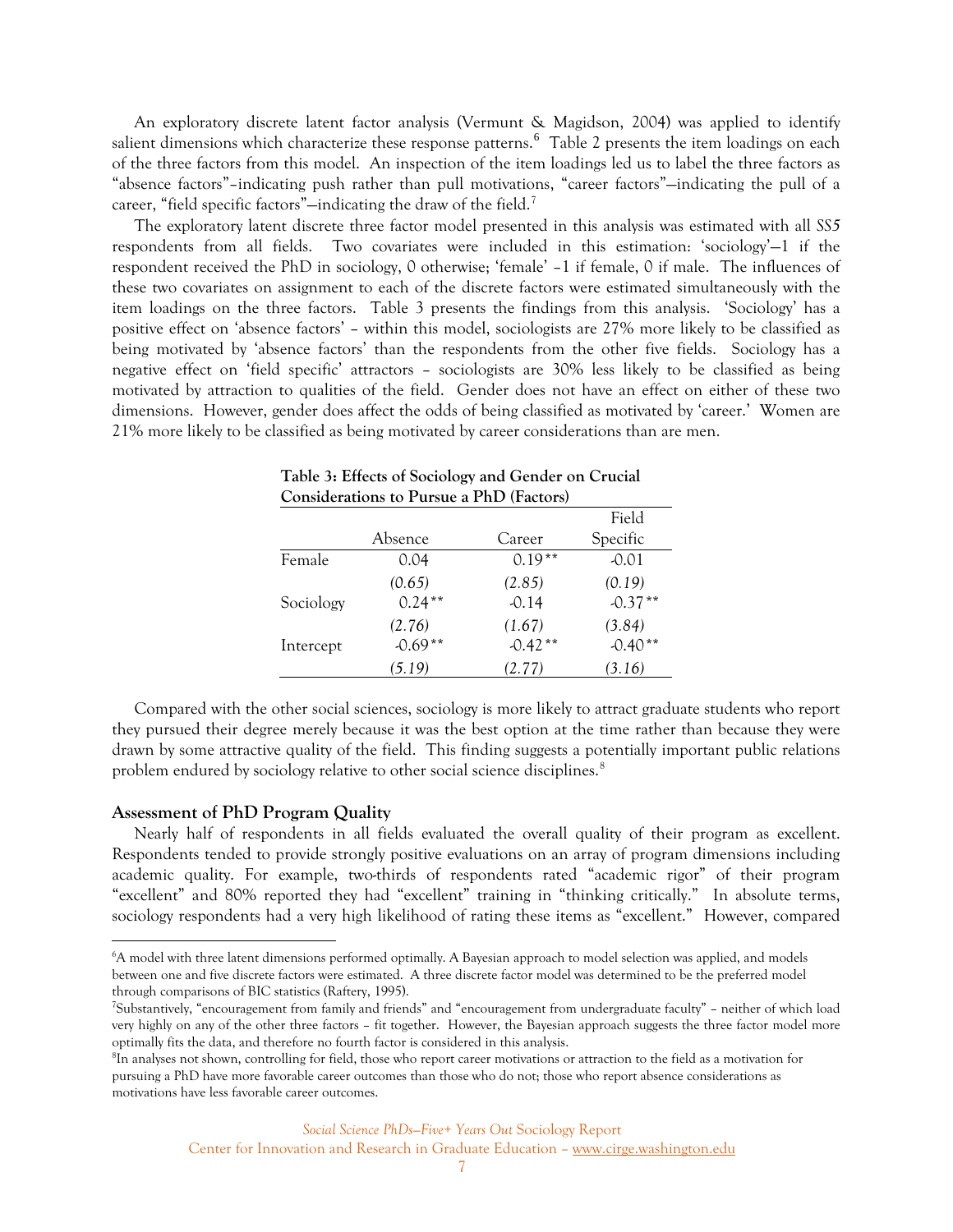to those in other fields, sociologists have significantly lower odds of providing an "excellent" rating both for training in critical thinking and for the academic rigor of their program.

Compared to ratings of program elements and academic quality, evaluations of the quality of training (formal or informal) in specific skills received during PhD studies were less favorable. For example, fewer than 1/3 considered their training in writing and publishing articles and reports "excellent." Figure 2 compares sociology to other fields in the rating of skills traditionally associated with graduate training in the social sciences. Figure 3 displays findings for skills that are sometimes referred to as "generic," "transferable," or "professional" because they are thought to be especially valuable (therefore, "transferable") in non-faculty labor markets.<sup>[9](#page-12-0)</sup> The two figures also present the percentage of respondents who reported that the skill is very important in their current job. These figures show that social scientists in general, and sociologists in particular, gave relatively low ratings to their programs for training in transferable skills. At the same time, many respondents indicated that these skills are necessary for their jobs.





 $\overline{a}$ 

<span id="page-12-0"></span> $^9$ There is currently widespread discussion in relevant research and policy circles of expanding the core competencies to be acquired during PhD studies (beyond mastering specialized knowledge and contributing original research) to include so-called "professional" skills, such as skills in team work and collaboration, career management skills, and managing people and budgets (Nyquist, 2002; Nerad, 2008)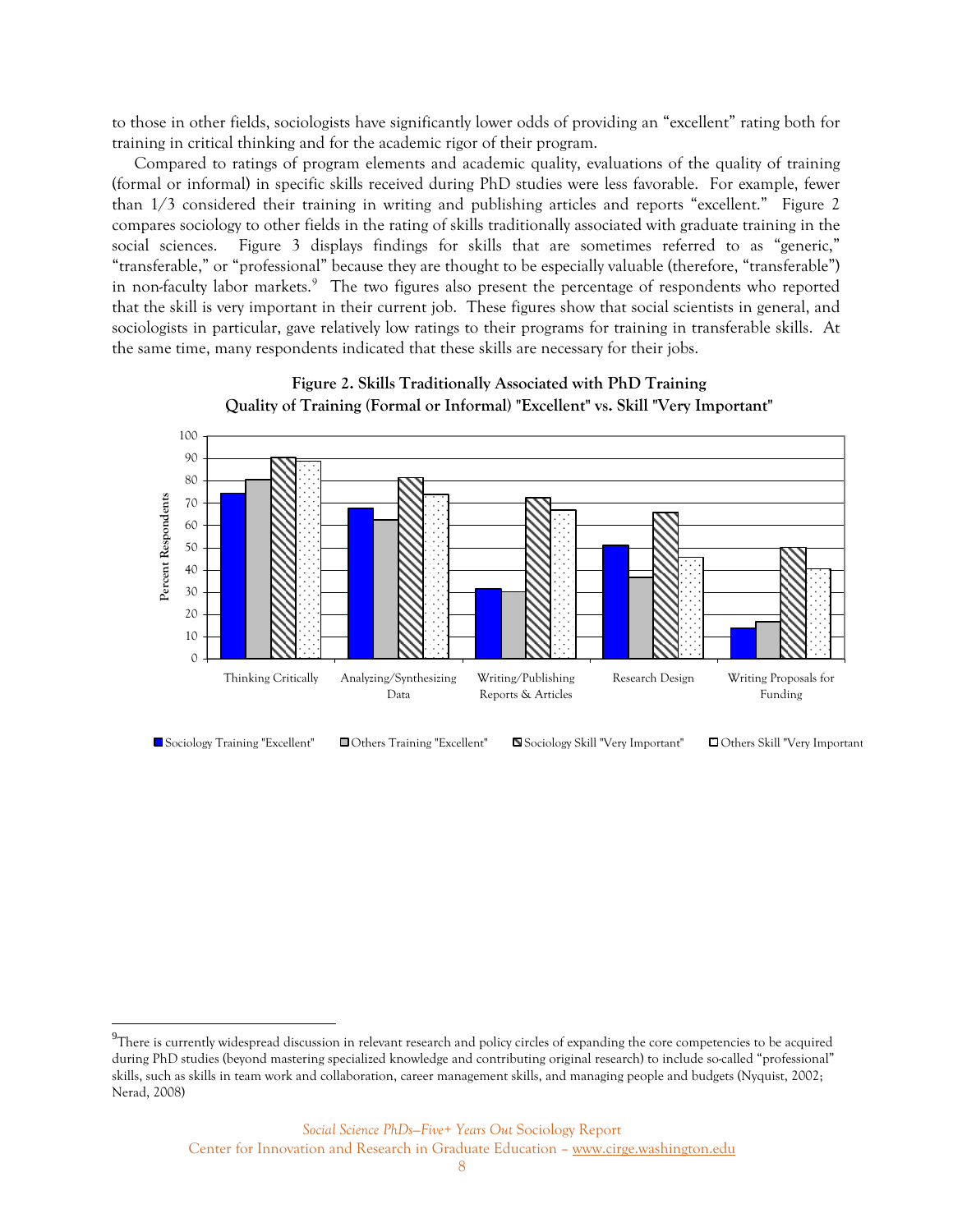

**Figure 3. "Professional" Skills Quality of Training (Formal or Informal) "Excellent" vs. Skill "Very Important"**

## **Transition from Graduate School to Work — Career Goals, Career Outcomes, and Job Satisfaction**

How well are social science PhD programs preparing graduate students for fulfilling careers that make use of their graduate training? Among *SS5* respondents, nearly all were employed. Most respondents eventually found work as tenure-track faculty. Among sociologists, three-fourths reported their career goal at the time they earned the PhD was to become a professor and of those 78% were professors when surveyed. Among those wanting to become professors, sociologists and political scientists were about equally successful, while anthropologists and historians were less likely to achieve this goal and those in geography and communication were more likely to do so. Most respondents in all disciplines reported that they apply knowledge acquired in their doctoral training in their jobs. In all fields, they report high levels of job satisfaction and most report having either met or surpassed their career expectations (Nerad et al., 2007).

In these ways sociology is like the other fields. For example, satisfaction with particular dimensions of current employment was nearly the same for sociology as for the other fields combined (Figure 4).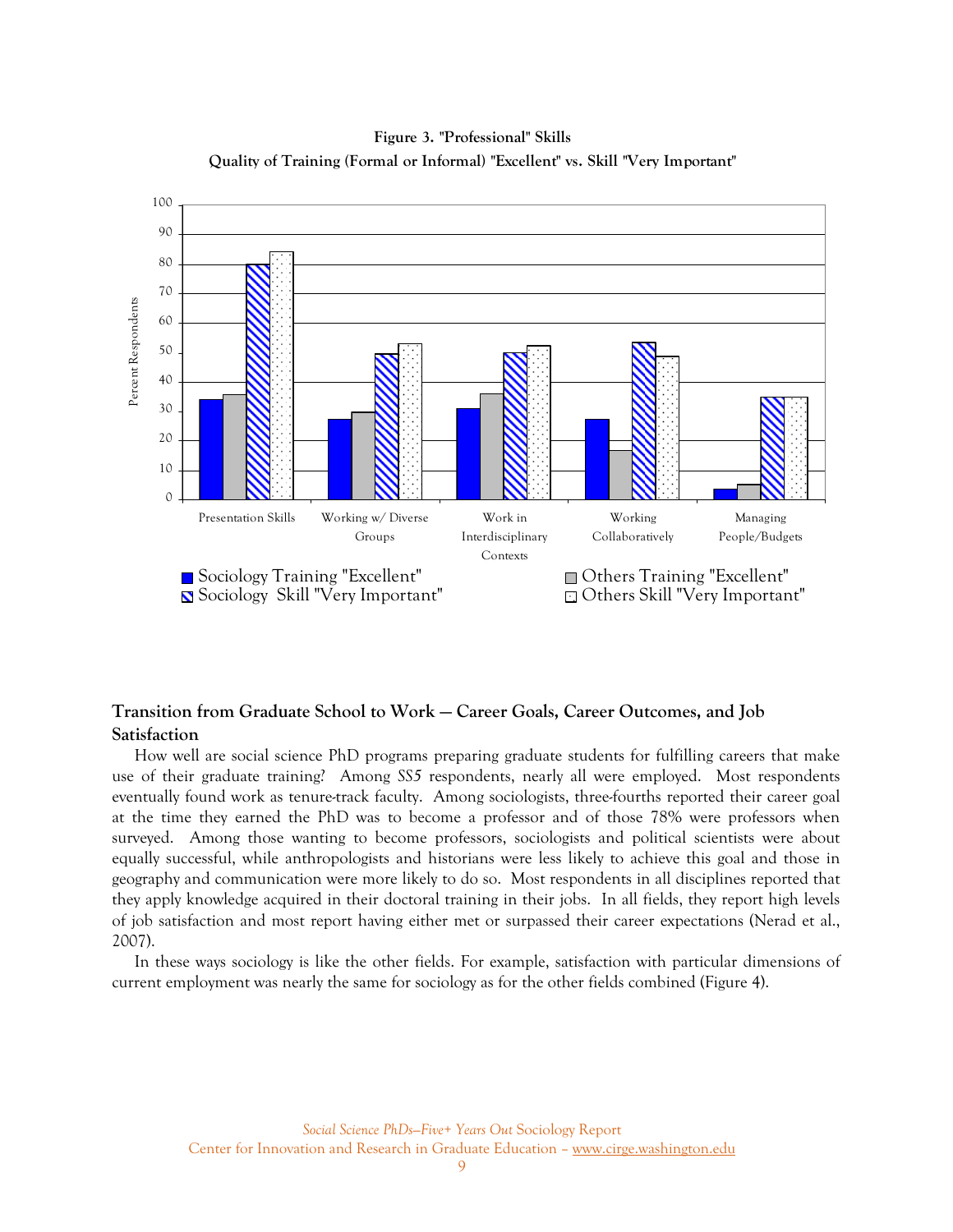

**Figure 4. Sociology vs. Others % Respondents Very and Somewhat Satisfied with Six Job Dimensions**

Compared to others, sociologists settled down more quickly into stable employment. It took a little over 2.25 years post-PhD for 75% of the sociology doctorates to transition into stable, non-temporary employment and in the other disciplines this took 3.6 years.<sup>[10](#page-14-0)</sup> Among those wanting to become a professor, sociologists were a little quicker as well, with 75% of sociologists landing a ladder faculty position within 3.5 years of graduating compared to over 7 years for those in the other five fields. About 10 percent of sociologists had not transitioned into stable employment within eight years of earning the PhD (Figure 5).

 $\overline{a}$ 

<span id="page-14-0"></span> $10$ This difference is due to the weak academic job market for anthropologists and historians.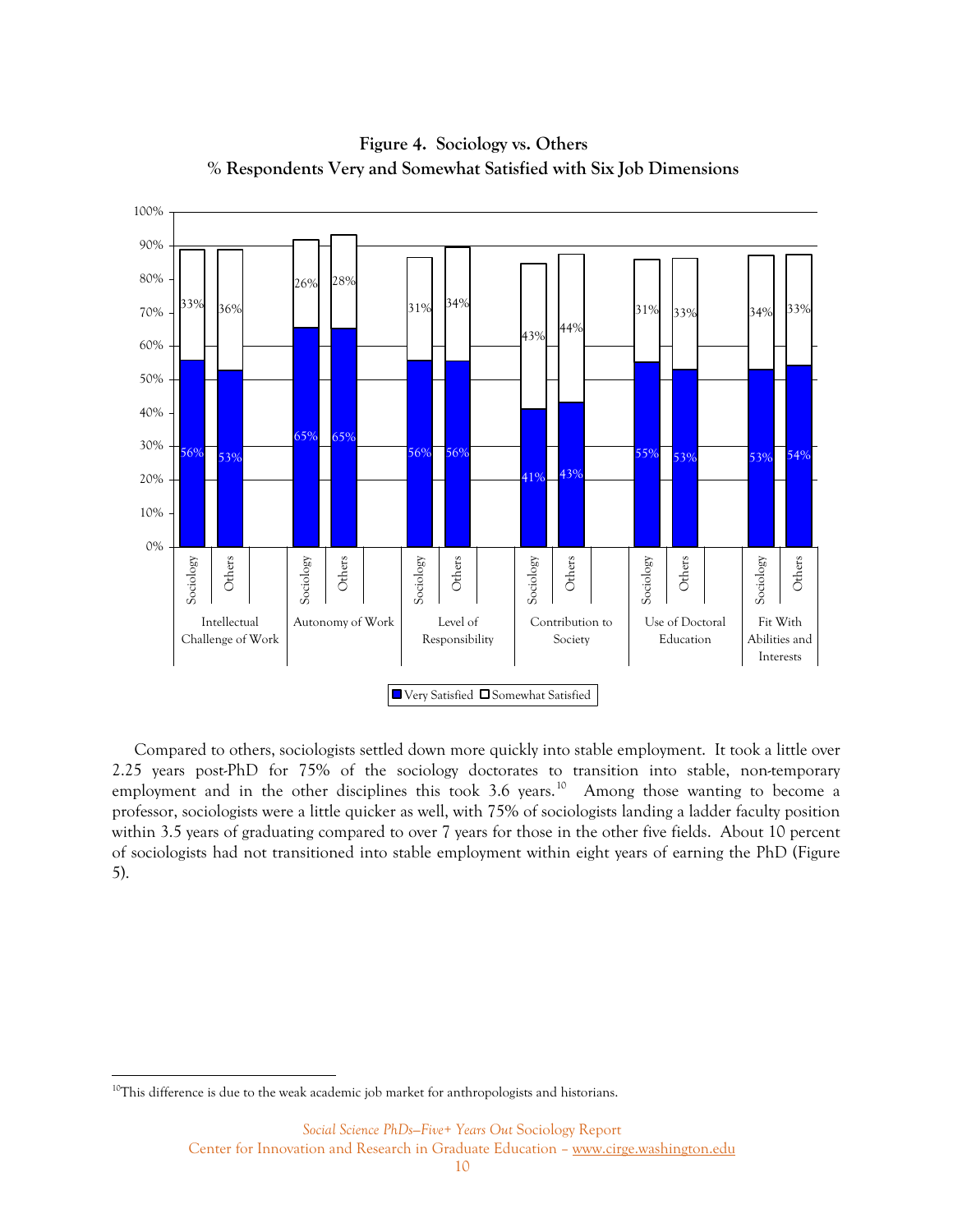# **Figure 5. Sociology Compared to Five Other Fields Time from PhD to Primary Sector Job (Whole Sample) Time from PhD to Ladder Faculty Job (Sample with Career Goal "Professor")**



### **Income**

Sociologists, political scientists, and communication PhD holders reported similar earnings and they reported higher earnings than did anthropologists, geographers, and historians (Table 4). Controlling for gender and sector of employment, sociologists earned significantly more than anthropologists and geographers on three measures of income: basic salary from primary job, earned income from all jobs, and total household income. Sociologists also earned more than historians in the basic salary and the income from all jobs, but historians reported higher total household income. In all fields except anthropology, respondents employed in the business, government, or non-profit (BGN) sector reported higher incomes than people in academia.

|                     | Table 4: Median Annual Income (Respondent Total Income from All Sources) by Discipline and Job |  |  |
|---------------------|------------------------------------------------------------------------------------------------|--|--|
| Sector $(U.S.$ \$)* |                                                                                                |  |  |

|                   | Ladder  |             |             |            |        |
|-------------------|---------|-------------|-------------|------------|--------|
|                   | faculty | NTT faculty | Acad. other | <b>BGN</b> | Total  |
| Anthropology      | 55,000  | 48,800      | 51,500      | 55,000     | 55,000 |
| Communication     | 60,000  | 60,000      | 65,000      | 83,000     | 61,490 |
| Geography         | 59,000  | 47,600      | 45,000      | 80,000     | 60,000 |
| History           | 55,000  | 40,250      | 56,000      | 69,500     | 55,000 |
| Political Science | 62,000  | 55,000      | 73,400      | 89,850     | 65,000 |
| Sociology         | 62,000  | 58,000      | 61,600      | 77,000     | 63,450 |

\*Excludes those not in the labor force. Reported in academic year 2005-2006.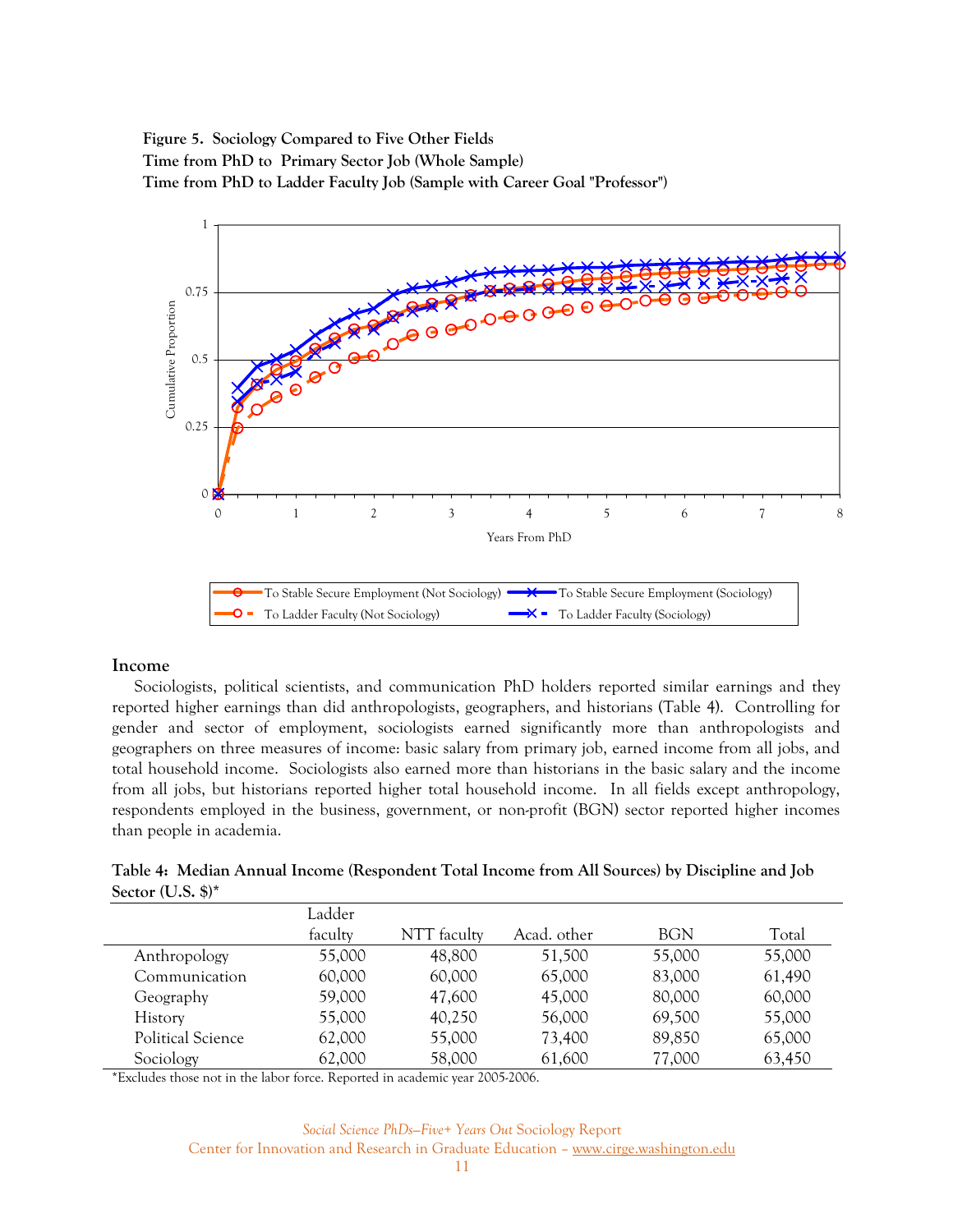

# **Figure 6. Career Outcomes by Gender and Time from PhD Award Sociology vs. Others**

#### **Gender Differences in Careers**

According to some rough indicators, among the social scientists sampled, men's and women's career outcomes were very similar. Women and men were equally likely to obtain ladder faculty positions and transitioned into faculty positions at comparable rates. Using a measure of institutional prestige derived from the U.S. News and World Report rankings of higher education institutions (Morse, Flannigan, & Yerkie, 2005), men and women in ladder faculty positions were similarly distributed across the levels of institutional prestige. (See the Methods Appendix for details on this measure.)

However, on average, men attained tenure faster than women due to a small number of men who received tenure rapidly. Among those not in ladder faculty positions, women were more likely than men to be in non-tenure-track faculty positions or to have part-time or temporary jobs. Further, controlling for field and sector of employment, women in all fields annually earned \$4,500 less than men in earnings from the primary job and \$8,500 less in earnings from all sources combined. On the other hand, women reported annual household incomes \$15,500 higher than men reported.

Beyond these differences in the social sciences generally, there are gender disparities specific to sociology. Figure 6 presents career outcomes by gender at four time points: 6 months after PhD completion, and 2, 4, and 6 years post-PhD and compares sociology to the remaining respondents. Early in the career, among sociologists a higher proportion of men than women enter a ladder faculty position. In the other five fields, men and women have essentially the same odds of working as ladder faculty at all four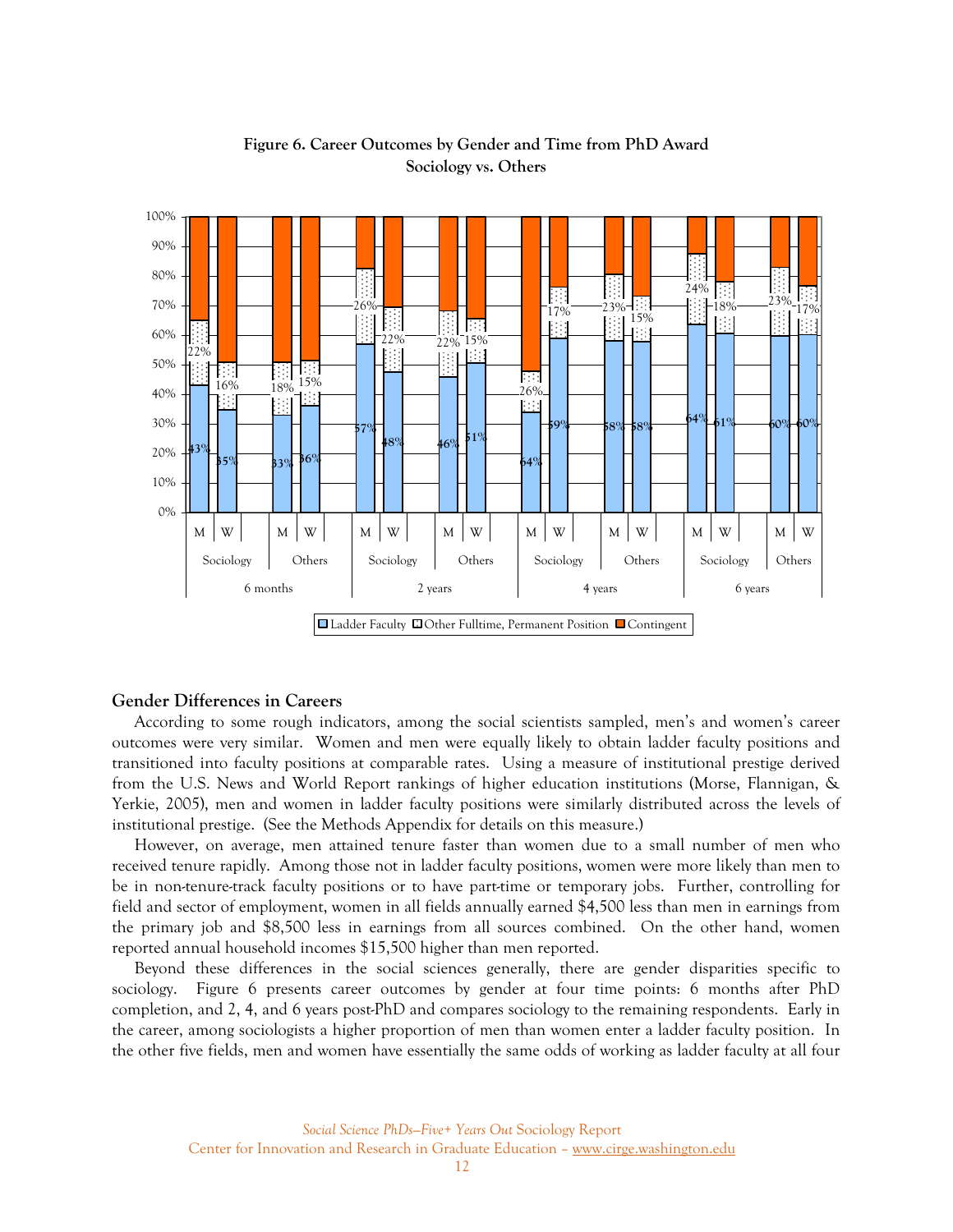points in time. At all four points in time, compared to men, women in sociology are substantially more likely to work in contingent jobs. This is not so in the other fields until year six.

Figure 7 shows the distribution of men and women with ladder faculty positions in U.S. institutions across the prestige hierarchy of their employing institutions. The x-axis arrays institutions from low to high in prestige based on ratings derived from U.S. News and World Report rankings (Morse et al., 2005).<sup>[11](#page-17-0)</sup> The y-axis represents density. From Figure 7 we see in sociology among ladder faculty, men tend to be employed at significantly more prestigious institutions than women (almost one-half a standard deviation higher in terms of prestige). In the other five fields men and women are similarly distributed along the prestige hierarchy (not shown).

**Figure 7: Distribution of Sociology Professors Across the Institutional Prestige Hierarchy by Gender** 



The advantages for men within sociology are consistent with the glass escalator phenomenon, whereby men enjoy increased relative advantage in occupations in which women predominate (Williams, 1992). As shown by Table 5, among the six social science fields in the *SS5*, sociology has the highest proportion of women.

One additional observation regarding gendered career outcomes in the *SS5* makes the glass escalator metaphor even more compelling: in Figure 6, the career outcomes for women in sociology resemble those for both men and women in other fields. The salient

 $\overline{a}$ 

**Table 5: Percent Women in SS5 Sample by Field**

|                          | % Women | N   |
|--------------------------|---------|-----|
| Anthropology             | 58      | 422 |
| Communication            | 56      | 332 |
| Geography                | 34      | 158 |
| History                  | 44      | 823 |
| <b>Political Science</b> | 37      | 681 |
| Sociology                | 63      | 532 |
| All Fields               | 49      |     |

<span id="page-17-0"></span> $11$  Using standard units. All institutions are scored on a prestige scale. The median institution would be located at 0 on this scale. An institution with a score of 1 is one standard deviation above the mean, among all rated institutions. The fact that the means of the distributions for both men and women in Figure 5 are above 0 occurs because the larger institutions employ more faculty and tend to score higher on the prestige scale. See the Methods Appendix for details on the derivation of this measure.

*Social Science PhDs—Five+ Years Out* Sociology Report

Center for Innovation and Research in Graduate Education – www.cirge.washington.edu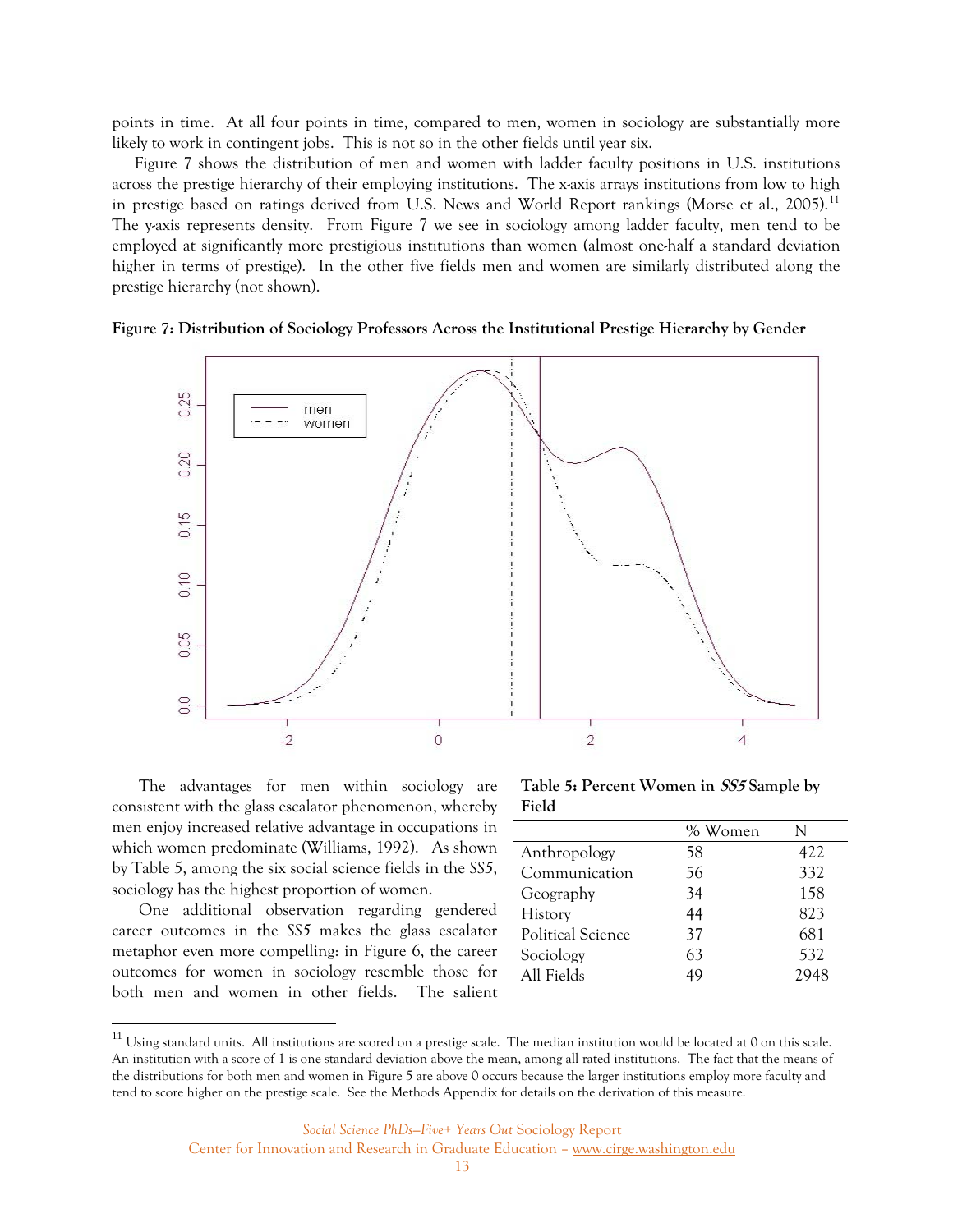distinction is that men in sociology are advantaged relative to women in sociology *and* relative to all others in the other fields.

## **FINDINGS 2: GENDER DIFFERENCES IN GRADUATE TRAINING**

In their survey of sociology PhD holders within a year after graduation, Spalter-Roth and Lee (2000) find that women's evaluations of the training they received in publishing during graduate school are much less favorable than men's evaluations. They found no gender differences in employment status immediately post-PhD, nor did they find a relationship between quality of training in writing and immediate career outcomes. Nevertheless, the notable difference in men's and women's evaluations lead them to ask whether gender differences in training may lead to gender differences later in careers. Because it collected both evaluations of graduate education and career path data 6 to 10 years post-PhD, *SS5* offers data to address this question. Table 6 displays response frequencies by gender among sociologists on the item evaluating the quality of training in writing and publishing. Men were much more likely to report "*excellent*" whereas women more often reported "*poor*."

Men and women, the *SS5* shows, also perceived other dimensions of their graduate training differently. Men returned higher ratings of the quality of mentoring received from their dissertation chair (Table 7). Women were 4.7 times more likely than men to report they were "very unsatisfied" with overall mentoring by their dissertation advisor. Women were also 1.7 times more likely than men to rate the quality of socialization into the academic community provided by their program as "poor" (Table 8). However, women did not evaluate all items dealing with the graduate program experience less favorably than did men. For example, there were no differences in how men and women rated the quality of their training in "thinking critically" (Table 9). The data do not suggest the conclusion that women were simply more critical evaluators or were expressing a general malaise that colored their interpretation of all aspects of the graduate program. Rather, the answer patterns suggest that women were communicating a lower satisfaction with specific items.

| Table 6: Quality of Training in Writing &                         |       |       |  |  |
|-------------------------------------------------------------------|-------|-------|--|--|
| Publishing by Gender*                                             |       |       |  |  |
|                                                                   | Men   | Women |  |  |
| Poor                                                              | 17.7% | 33.2% |  |  |
| Adequate                                                          | 41.1% | 41.2% |  |  |
| Excellent                                                         | 41.1% | 25.6% |  |  |
| N                                                                 | 141   | 238   |  |  |
| Response by Gender to Prompt: "please indicate the quality of     |       |       |  |  |
| your doctoral training (either formal or informal) in writing and |       |       |  |  |
| publishing reports and articles."                                 |       |       |  |  |

**Table 7: Satisfaction with Overall Mentoring by Dissertation Advisor by Gender\*** 

|                      | Men     | Women    |
|----------------------|---------|----------|
| Very Unsatisfied     | $2.4\%$ | $10.3\%$ |
| Somewhat Unsatisfied | 10.1%   | 11.4%    |
| Somewhat Satisfied   | 38.1%   | 30.8%    |
| Very Satisfied       | 49.4%   | 47.6%    |
| N                    | 168     | 273      |
|                      |         |          |

\*Response by Gender to Prompt: "*As you look back on your doctoral studies, to what extent were you satisfied with the following types of support from your dissertation chair or advisor? The overall quality of mentoring you received from your dissertation chair."*

| Table 8: How Well PhD Program Did                                                                                                |                |       |  |  |  |
|----------------------------------------------------------------------------------------------------------------------------------|----------------|-------|--|--|--|
| Socializing Students to an Academic                                                                                              |                |       |  |  |  |
| Community by Gender*                                                                                                             |                |       |  |  |  |
|                                                                                                                                  | Men            | Women |  |  |  |
| Poor                                                                                                                             | 16.4%          | 25.1% |  |  |  |
| Adequate                                                                                                                         | 43.6%<br>42.4% |       |  |  |  |
| 40.0%<br>32.5%<br>Excellent                                                                                                      |                |       |  |  |  |
| 165<br>271<br>N                                                                                                                  |                |       |  |  |  |
| *Response by Gender to Prompt: "How would you evaluate"<br>your doctoral program on each of the following? Please evaluate       |                |       |  |  |  |
| your perception of your program for the years that you were in the<br>program: Socializing students into an academic community." |                |       |  |  |  |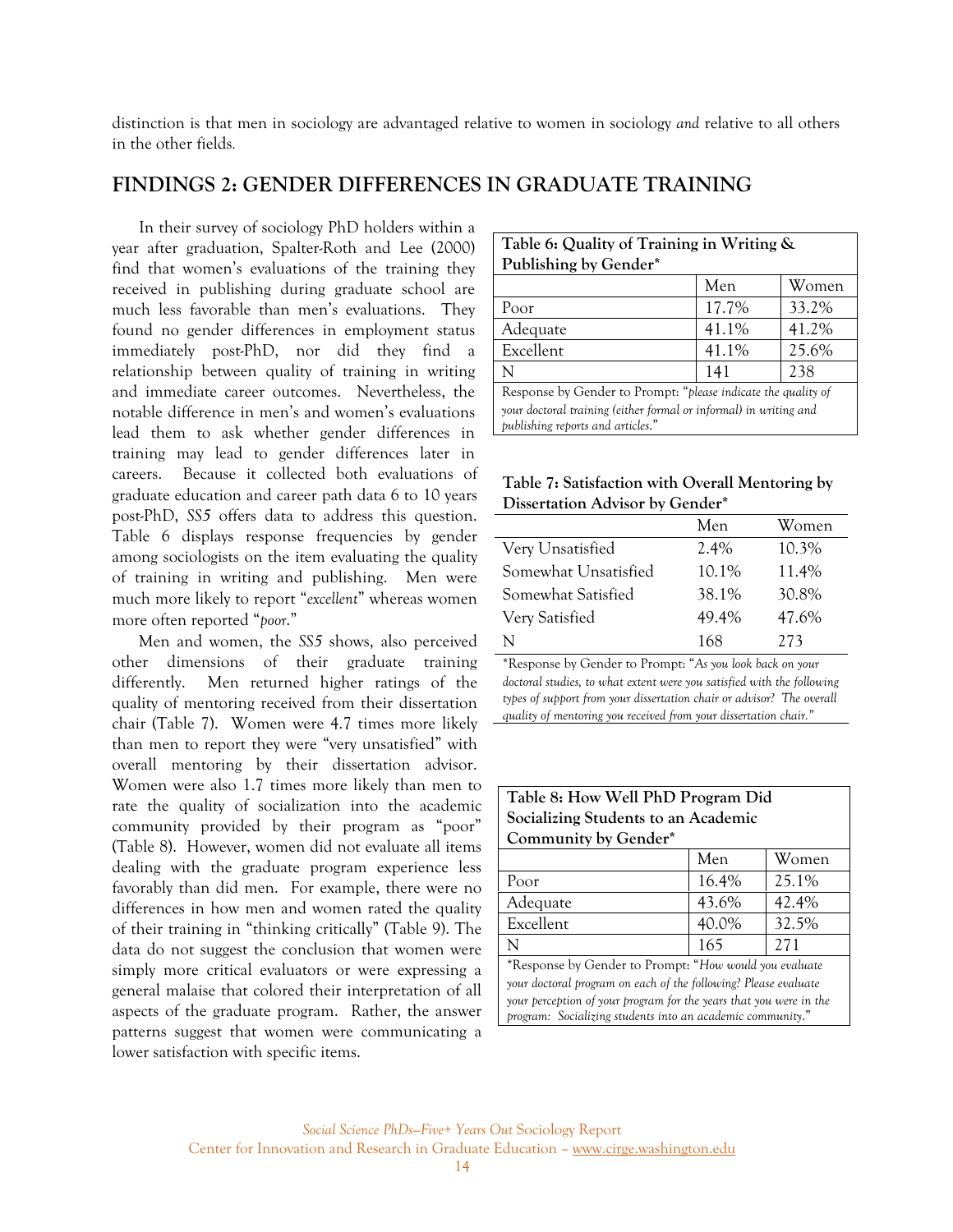| Critically by Gender" |       |         |
|-----------------------|-------|---------|
|                       | Men   | Women   |
| Poor                  | 1.4%  | $0.8\%$ |
| Adequate              | 25.4% | 24.1%   |
| Excellent             | 73.2% | 75.1%   |
| N                     | 142   | 237     |

**Table 9: Quality of Training in Thinking**   $\mathbf{C} \cdot \mathbf{H} \cdot \mathbf{L} \cdot \mathbf{C}$ 

\*Response by Gender to Prompt: "*For each activity, please indicate the quality of your doctoral training (either formal or informal): Thinking critically*"

Table 10 presents ordinal logistic regression models predicting responses on each of the four items reflecting perceptions of quality in graduate program experience discussed above. The analysis is structured to: (1) see if the effect of gender on perception of aspects of the graduate program experience remain when controlling for basic demographic variables, family situation, and orientation to graduate school and (2) whether including controls for general response tendencies change the findings. Looking first at the impact of gender on ratings of the quality of training in writing and publishing, Model A-1 shows that gender has a more powerful effect

than class background, race, age, family situation, orientation to graduate school, and career goal. Furthermore, in Model A-2 in addition to the eleven control variables, the perception of the quality of other aspects of the graduate experience are controlled. After these controls are added, the effect of gender on the perceived quality of training in writing and publishing articles and reports remains strong and significant. This coefficient in Model A-2 suggests that the gender difference in reporting on quality of training in writing and publishing cannot be dismissed as a function of women generally applying more rigid evaluation criteria or being due to women displaying a general malaise vis-à-vis graduate school.

| Table 10: Exponentiated Ordinal Logistic Regression Coefficients for Models Predicting Quality of |  |
|---------------------------------------------------------------------------------------------------|--|
| <b>Graduate School Experience Outcomes</b>                                                        |  |

|                            |                |                | Writing & Publishing Overall Mentoring |          | Socialization |          | Critical Thinking |         |
|----------------------------|----------------|----------------|----------------------------------------|----------|---------------|----------|-------------------|---------|
|                            | A-1            | $A-2$          | $B-1$                                  | $B-2$    | $C-1$         | $C-2$    | $D-1$             | $D-2$   |
| Female                     | $0.53**$       | $0.59*$        | $0.71^$                                | 0.87     | 0.73          | 0.92     | 1.19              | 1.60    |
| Parents Education          | 1.02           | 0.94           | 1.01                                   | 0.99     | $1.20^$       | $1.20^$  | 1.03              | 0.98    |
| Disadvantaged Minority     | 1.13           | 0.94           | 1.09                                   | 1.12     | 0.78          | 0.94     | 2.08              | 1.99    |
| Under 30 at PhD            | 1.39           | 1.15           | $1.62*$                                | 1.36     | 1.38          | 0.93     | 1.41              | 1.36    |
| Over 40 at PhD             | $0.59^{\circ}$ | 0.67           | 1.05                                   | 1.11     | 0.92          | 0.89     | 1.06              | 1.27    |
| Child at PhD               | 0.71           | 0.65           | 0.96                                   | 1.21     | 0.92          | 0.94     | 0.99              | 1.09    |
| Unmarried at PhD           | $0.59*$        | 0.71           | 1.02                                   | 1.23     | 0.86          | 0.90     | $0.63^{\circ}$    | 0.68    |
| Professional Spouse at PhD | 0.89           | 0.88           | 1.11                                   | 1.30     | 0.94          | 0.76     | 1.60              | 1.70    |
| PhD Program Prestige Tier  | 1.06           | 1.06           | 0.85                                   | $0.73*$  | 1.17          | 1.25     | 1.23              | 1.28    |
| "Absence" Considerations   | 0.88           | 1.01           | 0.80                                   | 0.82     | 1.01          | 1.07     | $0.61^$           | 0.63    |
| "Career" Considerations    | 0.79           | $0.63^{\star}$ | 1.05                                   | 1.22     | 1.14          | 1.23     | 1.55              | 1.64    |
| "Field" Considerations     | 1.29           | 1.31           | 1.12                                   | 1.01     | 1.03          | 0.80     | 1.31              | 1.20    |
| Goal to be a Professor     | 1.39           | 1.40           | 0.98                                   | 0.71     | $1.55*$       | $1.64*$  | 1.01              | 0.85    |
| Training in Publication    |                |                |                                        | $2.13**$ |               | $2.73**$ |                   | $1.54*$ |
| Training in Critical       |                |                |                                        |          |               |          |                   |         |
| Thinking                   |                | $1.78*$        |                                        | 1.38     |               | $1.68*$  |                   |         |
| Quality of Socialization   |                | $2.79**$       |                                        | $2.07**$ |               |          |                   | $1.64*$ |
| Overall Mentoring          |                | $1.87**$       |                                        |          |               | $1.66**$ |                   | 1.25    |
| N                          | 366            | 358            | 406                                    | 358      | 401           | 358      | 366               | 358     |
| Cox & Snell R-Squared      | 0.10           | 0.32           | 0.02                                   | 0.21     | 0.06          | 0.29     | 0.05              | 0.12    |

Model B shows that women evaluate the quality of their overall mentoring less favorably than do men. With the same set of controls the effect of gender on perception of mentoring is significant at the  $p \leq 1$ 

> *Social Science PhDs—Five+ Years Out* Sociology Report Center for Innovation and Research in Graduate Education – www.cirge.washington.edu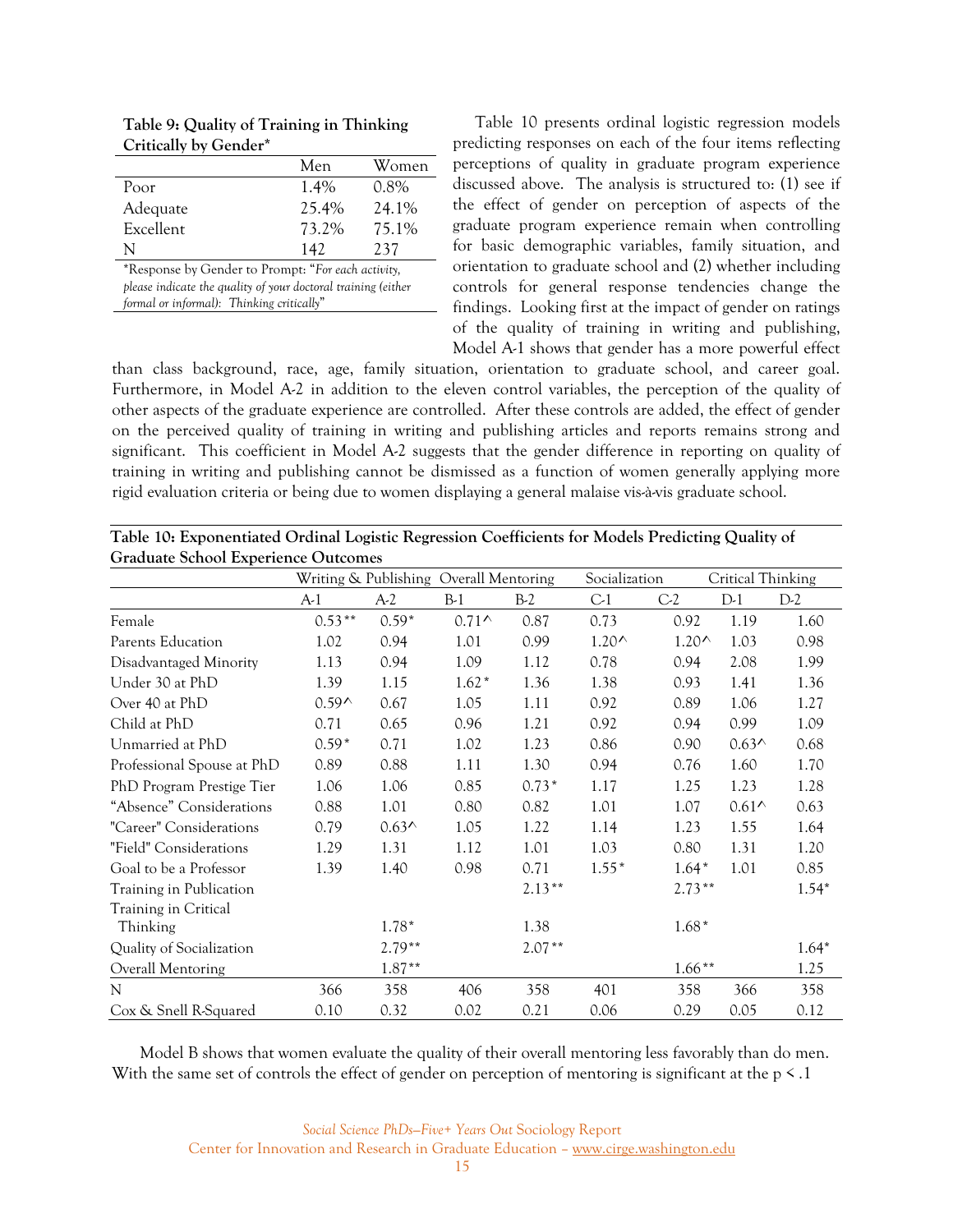level and is notable among the other variables in the size of the effect. Having established gender differences in graduate education experiences, we now turn to the question of whether these differences could be related to later career outcomes.

### **FINDINGS 3: GENDER DIFFERENCES IN EMPLOYER PRESTIGE**

In the first phase of this analysis, we observed in sociology advantages for men in a number of career outcomes, including: early transitions to ladder faculty positions, avoidance of the contingent labor force, and—among those in ladder faculty appointments—the prestige of the institution where they work. We selected the latter outcome for analysis to determine if gender disparities in perceived graduate school training and gender differences in the effect of family roles were associated with the observed gender inequality in prestige of employing institution among ladder faculty. We used ordinary least squares regression with the dependent variable being a measure of prestige derived from the U.S. News and World Report's ranking of the employing institution (Morse et al., 2005). This score is a z-score. The series of nested models displayed in Table 11 show that the impact of gender on the prestige of the employing institution among ladder faculty is strong and is not accounted for by class background, age, family situation, orientation to graduate school, career goal, perceived quality of graduate education, nor time to degree.

As shown in Table 11's Model 1, women in sociology on average, work at institutions with scores 0.4 lower on the institutional prestige scale.<sup>[12](#page-20-0)</sup> Model 2 shows that class background, age, and parental status do not explain the gender prestige gap, which remains strong. Model 3 includes measures of marital status and the estimate of the prestige gap remains the same. As seen in Model 4, orientations to graduate school also do not account for the prestige gap. Including a control variable for the prestige of the PhD-granting department (Models 4 and 5) also does not change the gender prestige gap, although the prestige of the PhD-granting department is strongly related to the prestige of the employing institution. Finally, Model 5 shows that adding the variables for perception of quality of graduate education also does not account for the gender prestige gap. If gender differences in the graduate school experience explained the gender effect on this career outcome, the gender effect estimated in Model 5 would be greatly diminished relative to the estimated effect in Model 1. It is not.

Finally, the sample is split by gender and effects on prestige are estimated separately for men and women. The family status variables warrant particular attention, since previous research has documented that traditional family roles (father and husband) benefit male careers, but mother and wife roles hinder female careers (Rudd et al., 2008; Mason & Goulden, 2004; Perna, 2001; Bellas 1997; Bellas 1992; Hochschild, 1975). We defined marital status categories to distinguish between marriage (or committed partnership) with a professional spouse, marriage (or committed partnership) with someone who has less education, and not being married. Based on previous literature, we would expect that for men the estimated effect on prestige of employing institution of being unmarried at PhD would be negative and so would the effect of being married to a professional spouse (the reference category is partnership with someone with less education). However, this pattern does not emerge. Instead, we find that men married to a professional spouse attained significantly more prestigious appointments than those married to nonprofessional spouses. For women, previous research would suggest that motherhood ('child at PhD') would have a negative effect and that being unmarried ('unmarried at PhD') would have a positive effect on the prestige of the institution of appointment. These patterns do not emerge.

 $\overline{a}$ 

<span id="page-20-0"></span> $12$  Since the institutional prestige scale is a z-score, the effect may be interpreted as slightly less than one-half a standard deviation different.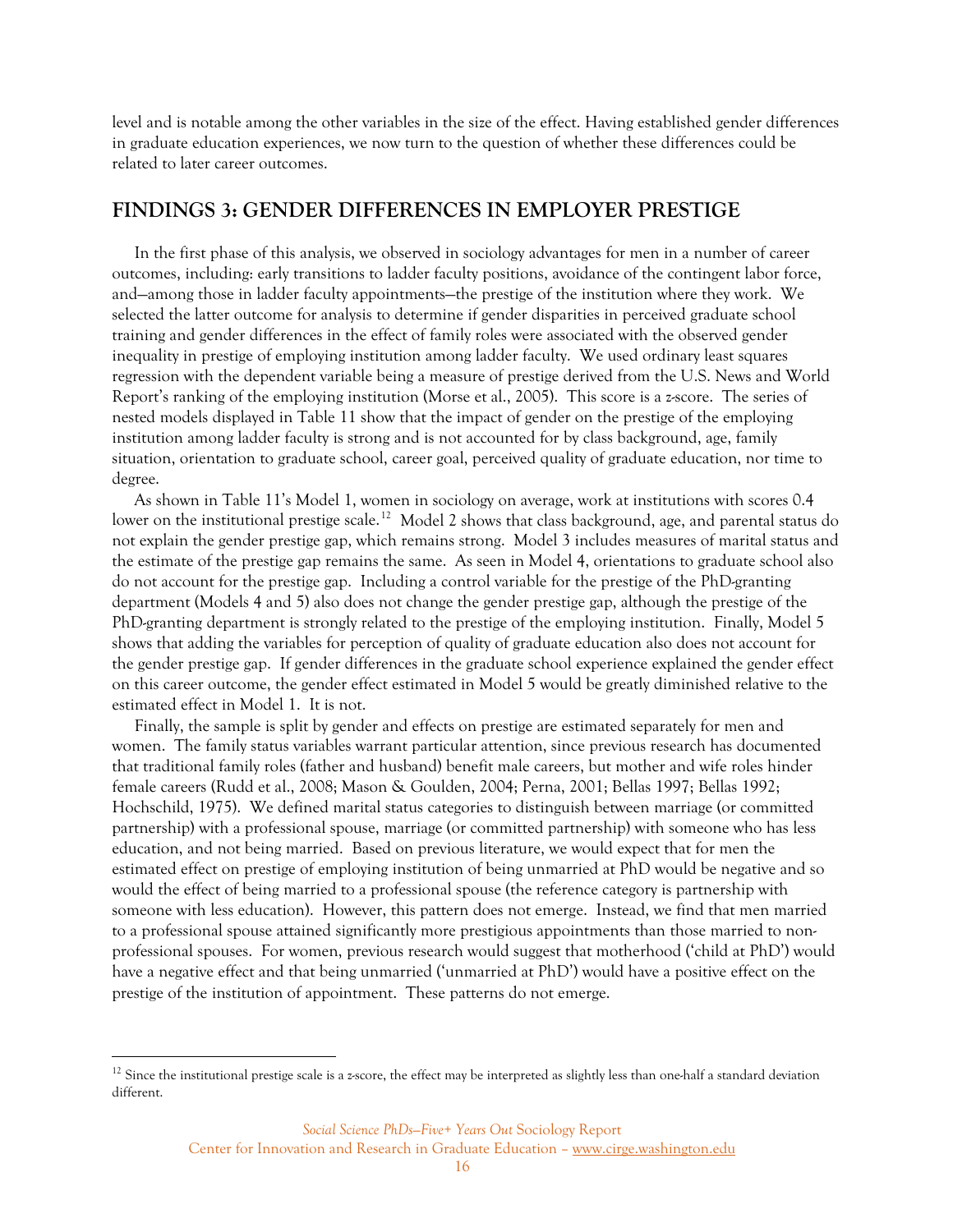|                               | Model 1   |          | Model 2 Model 3 | Model 4   | Model 5  | Men             | Women    |
|-------------------------------|-----------|----------|-----------------|-----------|----------|-----------------|----------|
| Female                        | $-0.40**$ | $-0.37*$ | $-0.37*$        | $-0.45**$ | $-0.36*$ |                 |          |
|                               | (2.65)    | (2.35)   | (2.33)          | (2.81)    | (2.12)   |                 |          |
| Parents Education             |           | 0.10     | 0.05            | 0.06      | 0.06     | $-0.04$         | 0.04     |
|                               |           | (1.30)   | (0.62)          | (0.84)    | (0.78)   | (0.34)          | (0.40)   |
| Disadvantaged Minority        |           | 0.13     | 0.14            | 0.01      | $-0.12$  | $-0.34$         | $-0.25$  |
|                               |           | (0.51)   | (0.56)          | (0.04)    | (0.45)   | (0.89)          | (0.65)   |
| Under 30 at PhD               |           | 0.29     | 0.19            | 0.21      | 0.15     | 0.13            | 0.17     |
|                               |           | (1.60)   | (1.06)          | (1.16)    | (0.76)   | (0.44)          | (0.74)   |
| Over 40 at PhD                |           | $-0.57*$ | $-0.17$         | $-0.24$   | $-0.25$  | $-0.26$         | $-0.36$  |
|                               |           | (2.45)   | (0.65)          | (0.90)    | (0.89)   | (0.74)          | (1.29)   |
| Child at PhD                  |           |          | $-0.17$         | $-0.15$   | $-0.18$  | $-0.31$         | 0.24     |
|                               |           |          | (0.79)          | (0.73)    | (0.79)   | (1.18)          | (0.98)   |
| Unmarried at PhD              |           |          | 0.00            | $-0.05$   | $-0.01$  | 0.20            | 0.13     |
|                               |           |          | (0.00)          | (0.27)    | (0.05)   | (0.78)          | (0.60)   |
| Professional Spouse at PhD    |           |          | 0.19            | 0.14      | 0.02     | $0.64^{\prime}$ | $-0.06$  |
|                               |           |          | (0.83)          | (0.63)    | (0.08)   | (1.65)          | (0.26)   |
| PhD Dept. Prestige Tier       |           |          | $0.50**$        | $0.48**$  | $0.48**$ | $0.41**$        | $0.39**$ |
|                               |           |          | (4.79)          | (4.60)    | (4.41)   | (2.67)          | (3.35)   |
| "Absence" Considerations      |           |          |                 | $-0.38*$  | $-0.42*$ | $-0.53*$        | $-0.09$  |
|                               |           |          |                 | (2.00)    | (2.13)   | (1.96)          | (0.44)   |
| "Career" Considerations       |           |          |                 | 0.06      | 0.00     | 0.29            | $-0.11$  |
|                               |           |          |                 | (0.36)    | (0.02)   | (1.16)          | (0.49)   |
| "Field" Considerations        |           |          |                 | $-0.08$   | 0.01     | 0.32            | $-0.39$  |
|                               |           |          |                 | (0.41)    | (0.03)   | (1.15)          | (1.55)   |
| Goal to be a Professor        |           |          |                 | $-0.34$   | $-0.29$  | 0.32            | $-0.45*$ |
|                               |           |          |                 | (1.89)    | (1.51)   | (1.12)          | (2.27)   |
| Training in Publication       |           |          |                 |           | $-0.04$  | 0.03            | 0.06     |
|                               |           |          |                 |           | (0.35)   | (0.16)          | (0.42)   |
| Training in Critical Thinking |           |          |                 |           | $-0.01$  | 0.28            | $-0.04$  |
|                               |           |          |                 |           | (0.04)   | (1.07)          | (0.21)   |
| Quality of Socialization      |           |          |                 |           | 0.04     | $-0.26$         | $-0.06$  |
|                               |           |          |                 |           | (0.27)   | (1.41)          | (0.43)   |
| Overall Mentoring             |           |          |                 |           | 0.14     | $0.68**$        | $-0.08$  |
|                               |           |          |                 |           | (1.44)   | (3.66)          | (0.73)   |
| Log Time to Degree            |           |          |                 |           | $-0.06$  | 0.14            | 0.01     |
|                               |           |          |                 |           | (0.19)   | (0.33)          | (0.02)   |
| N                             | 256       | 226      | 220             | 219       | 205      | 180             | 111      |
| Cox & Snell R-Squared         | 0.03      | 0.09     | 0.18            | 0.20      | 0.21     | 0.16            | 0.29     |

**Table 11: Ordinary Least Squares Regression Coefficients For Models Predicting Prestige Of Employer For Those In U.S. Ladder Faculty Positions**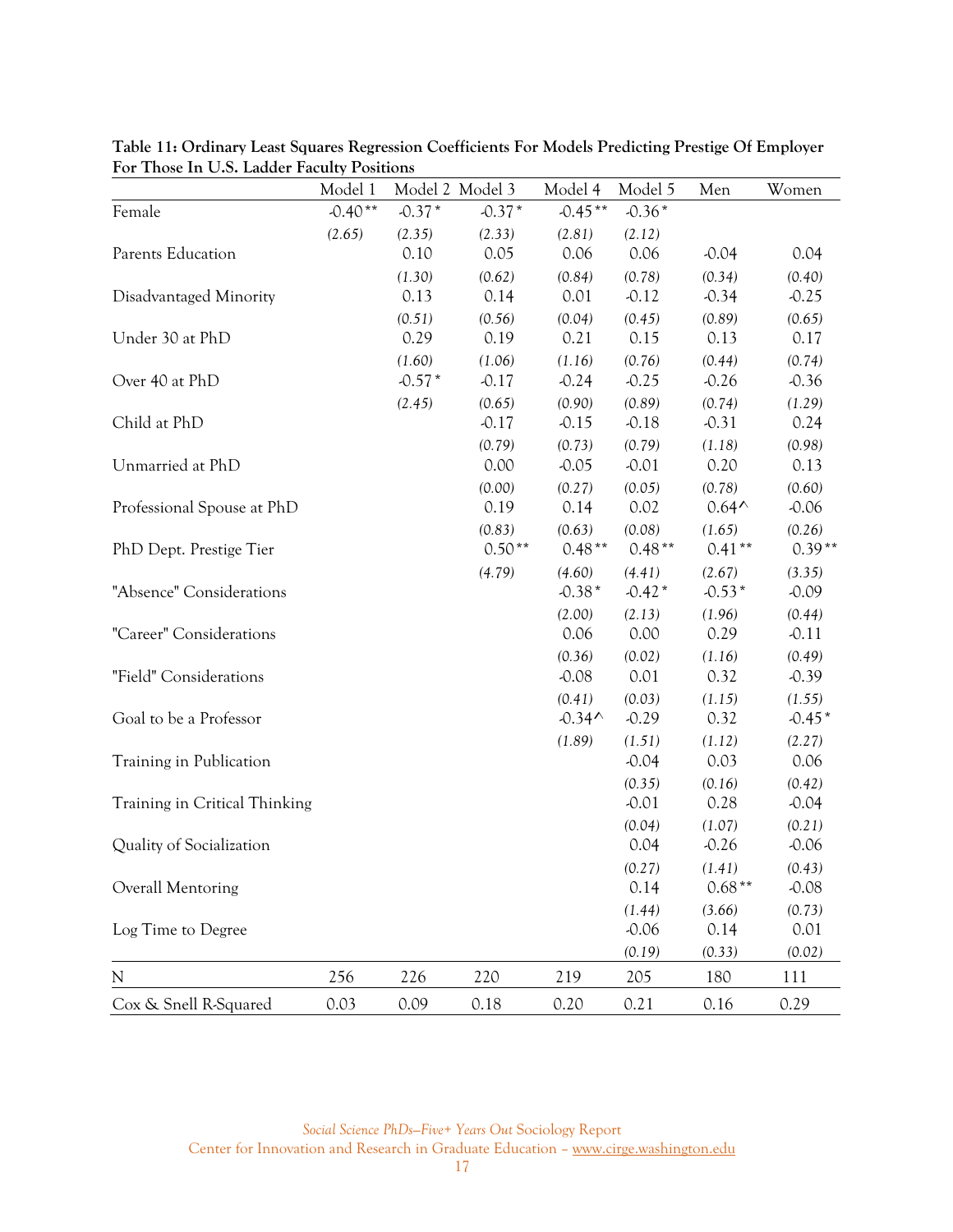### **DISCUSSION**

Of the six fields examined in the *SS5*, sociology has the highest concentration of women among recent doctoral recipients. It is also the one field that is marked by a clear advantage for men in career outcomes. Notably—given the centrality of prestige in structuring the stratification system in academia—in sociology, men, on average, have higher placement in terms of prestige than women. This advantage for men in sociology is unrelated to either gendered family effects on careers or to gender differences in the graduate school experience. In addition to the higher average prestige of men's academic appointments, men are faster to transition into ladder faculty appointments and less likely to be in the contingent labor force. In analysis not shown in this report, we find that these advantages are not fully explained by gendered family effects or gender differences in the graduate school experience.

This report suggests alternative frameworks for understanding the source of gender inequality in sociology careers. One promising framework is the notion of the 'glass escalator' phenomenon described by Williams (1992) in which men in fields where men are rare tend to receive extra encouragement, resources and attention from superordinates promoting advancement. This framework not only explains why sociology is unique among the studied fields in the male advantage, but also explains why men in sociology are advantaged relative to all others in the other social science fields (Figure 6). Spalter-Roth and Lee (2000) offer evidence of a particular glass escalator mechanism in sociology in their analysis of gender differences among sociology graduate students in mentoring received from faculty:

We found that women did not report receiving more faculty help from female advisors, whereas men—especially white men—benefited from having female advisors (although the number was small). (p. 6)

The notion of the glass escalator is also consistent with the more general finding (beyond the social sciences) that among fields in academia, the higher the percentage of women among doctoral recipients, the more likely are men to obtain faculty positions at a higher rate than women do (Aanerud, Morrison, Rudd, Homer, Nerad & Cerny, 2007; Rudd et al., 2008).

This report's focus on gender differences in career outcomes among sociologists derived from the original intent of the report–to identify meaningful ways in which sociology differed from other social science fields in terms of the quality of PhD education, job markets and career paths, and gender equity. We found that in many ways sociology is like the other studied fields. Most sociologists wanted to become professors when they entered and when they left graduate school; most found jobs in which they were satisfied and which made use of their graduate training. Sociologists, like respondents in other fields, also spent much time after their PhD without stable secure employment. However, the job market for sociology doctorates was better than the market for anthropologists and historians.

Sociologists, like those in other fields, tended to rate the quality of their programs quite highly, especially with regard to abstract academic dimensions such as academic rigor and training in critical thinking. Also like those other fields, sociologists were not as positive about the quality of their training in writing and publishing articles and reports and in presentation skills. Low evaluations on these items are notable because respondents reported that these skills are very important in their jobs and, further, because these items elicited different responses from men and women (for both social scientists in general and for sociologists in particular). Those concerned with gender equity in academia should be interested in understanding why women reported lower quality of training in these critical skill areas.

We found that on a number of items pertaining to the graduate program experience women reported less satisfaction (or lower quality) than men. Women perceived lower quality of training in writing and publishing and in socializing students into the academic community. They also reported less satisfaction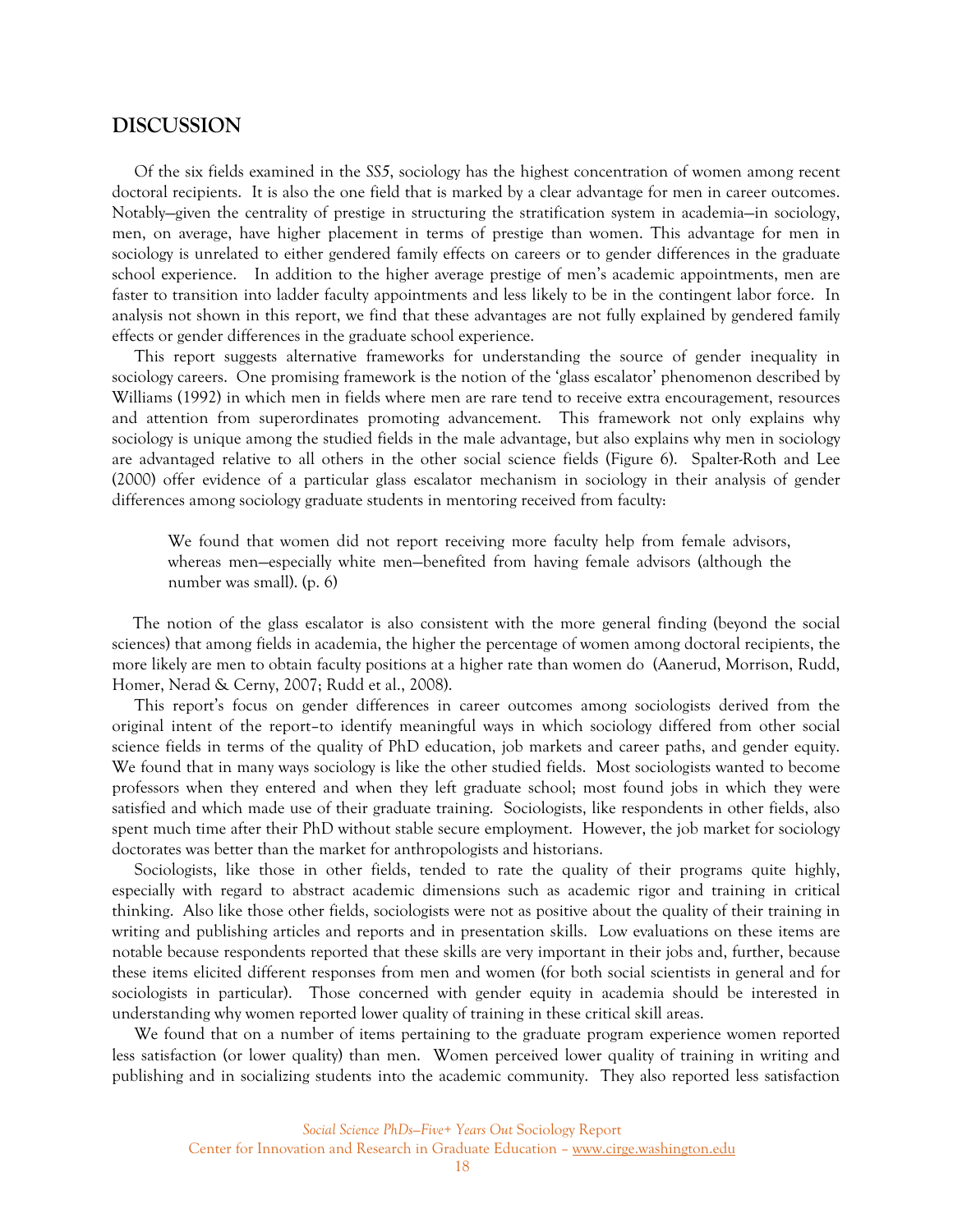with mentoring. These differences could reflect different levels of global satisfaction with the PhD program or different internal calibrations of the rating scales on these items. However, multivariate analyses show that compared to other characteristics gender is an important influence on how people evaluate training in writing and publishing and mentoring by the dissertation chair. Because the impact of gender on evaluations of the quality of training in writing and publishing remains after controlling for how respondents rated other items, we argue that observed differences reflect dissatisfaction with specific concrete domains.

# **CONCLUSION**

The *SS5* provides data that enable sociology graduate programs to evaluate their efforts in delivering doctoral education, from recruitment to the quality of graduate education to the early career. Findings point towards several aspects of this process that could be changed or improved.

In terms of recruitment, sociology attracts fewer graduate students with intense interest in the field and more graduate students who instead reveal a more lukewarm motivation – 'best option at the time.' This finding may be indicative of a public relations problem unique to sociology in which those outside the profession do not see what goes on inside as compelling.

In terms of program evaluation, alumni indicate relatively low opinions of the quality of training in particular skills that many consider critical in their careers, including presenting, writing, and publishing. Moreover, sociology programs should be aware that men and women evaluate programs differently. Women tend to evaluate their programs less favorably in terms of training in writing and publishing, socialization into an academic community, and overall mentoring by the dissertation advisor.

The current process of transitioning from graduate school to a permanent job often leaves sociologists exposed to long durations of insecurity and uncertainty. Given that the average PhD graduate is already in his or her 30s, this extended period of insecurity and uncertainty may create strains on family and life balance. Although individual departments clearly cannot change the labor markets for sociology PhDs, departments (and/or universities) can offer students resources for learning career management skills, create opportunities for students to connect with professional networks within and beyond academia, and can provide students with realistic information about job opportunities and how the job market works.

Finally, *SS5* identified a gender gap in the prestige of appointments among sociology faculty. This gap could not be explained as an outcome of gender differences in graduate training nor could it be accounted for by family variables. Williams' (1992) notion of the "glass escalator" might help explain this unexpected finding, which poses both theoretical and practical questions for sociologists.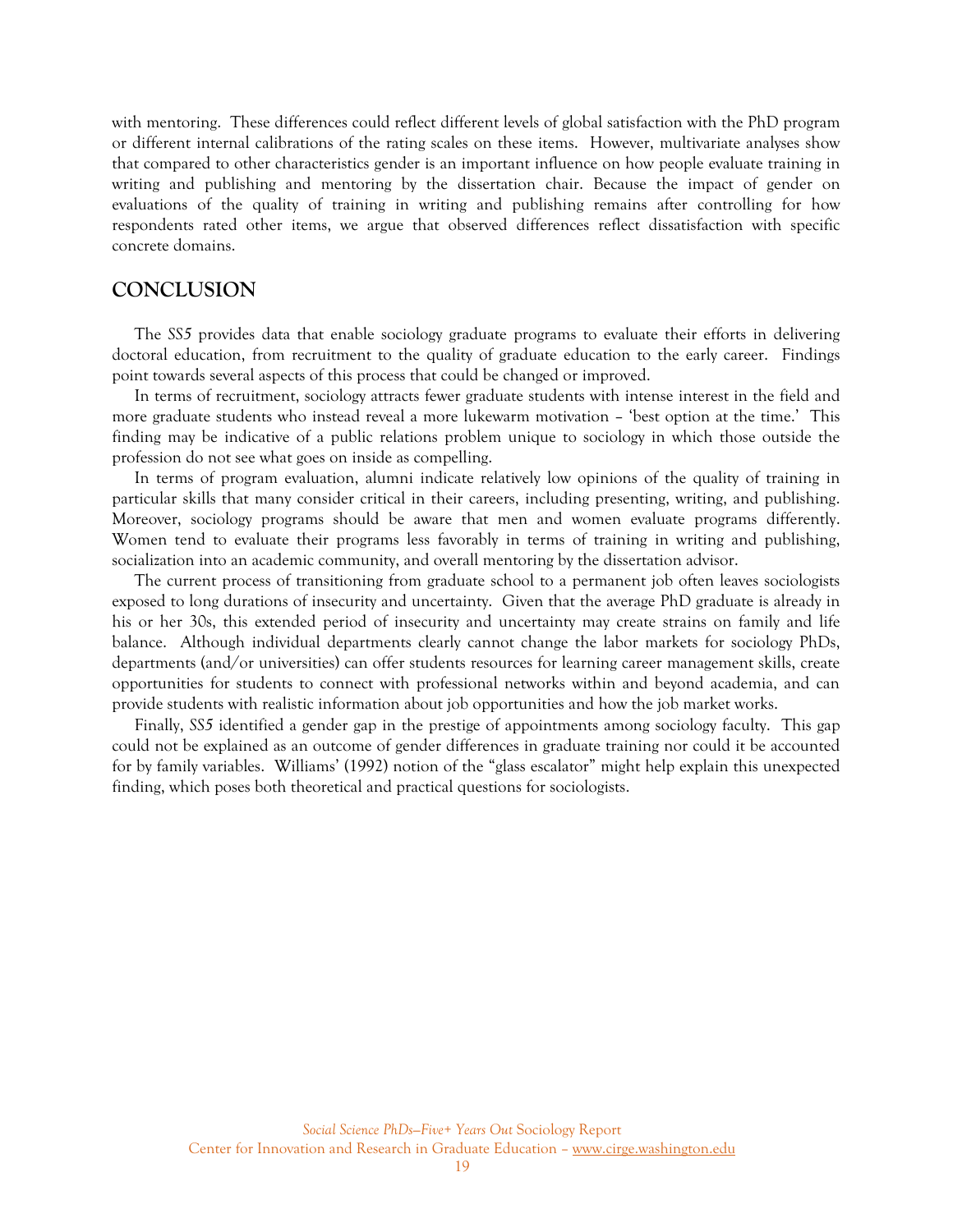#### **REFERENCES**

- Aanerud, R., Morrison, E., Rudd, E., Homer, L., Nerad, M., Cerny, J. 2007. "Widening the Lens on Gender and Tenure: Looking Beyond the Academic Labor Market*." National Women Studies Association Journal*. 19(3) 105-123
- Bellas, M. L. 1992. The effects of marital status and wives' employment on the salaries of faculty men: The (house) wife bonus. *Gender and Society*. 6: 609-622.
- Bellas, M. L. 1997. "The scholarly productivity of academic couples." In M.A. Ferber & L. W. Loeb (Eds.) *Academic couples: Problems and promises* (pp. 156-181). University of Illinois Press. Urbana, IL.
- Burris V. 2004. "The Academic Caste System: Prestige Hierarchies in PhD Exchange Networks." *American Sociological Review* 69(2):239-263
- Burke, D. L. 1988. *The New Academic Marketplace*. New York. Greenwood.
- Caplow, T. and McGee, R. 1958. *The Academic Marketplace*. Garden City, New York. Doubleday.
- Clark, B. R.. 1987. *The Academic Life: Small Worlds, Different Worlds*. The Carnegie Foundation for the Advancement of Teaching. Princeton, NJ
- Clark, S. M., & Corcoran, M. 1986. Perspectives on the professional socialization of women faculty: A case of accumulative disadvantage? *The Journal of Higher Education*. *57*, 20-43.
- Council of Graduate Schools. (n.d.). ([http://www.phdcompletion.org/quantitative/](http://www.phdcompletion.org/quantitative/%20PhDC_Program_Completion_Data_Demographic.pdf)  [PhDC\\_Program\\_Completion\\_Data\\_Demographic.pdf\)](http://www.phdcompletion.org/quantitative/%20PhDC_Program_Completion_Data_Demographic.pdf). Accessed September 25, 2008.
- Geiger, R. 2002. "The Competition for High Ability Students: Universities in a Key Marketplace." in *The Future of The City of Intellect: The Changing American University.* Steven Brint, ed. Stanford University Press. Stanford, CA.
- Girves, J. E., & Wemmerus, V. 1998. Developing models of graduate student degree progress. *Journal of Higher Education*. *59*, 163-189.
- Goldberger, M.L., Maher, B. A., & Flattau, P. E.. (Eds.) 1995*. Research-doctorate programs in the United States: Continuity and change.* National Academy Press: Washington, DC.
- Herzig, A. H. 2004. Becoming mathematicians: Women and students of color choosing and leaving doctoral mathematics." *Review of Higher Educational Research 74*, 171-214.
- Hochschild, A.. 1975. Inside the clockwork of male careers." In F. Howe (Ed.) *Women and the power to change* (pp. 47-80). McGraw-Hill: New York.
- Keith, B., & Moore, H. A. 1995.Training sociologists: An assessment of professional socialization and the emergence of career aspirations." *Teaching Sociology. 23*, 199-214.
- Long, J. Scott. 2001*. From Scarcity to Visibility: Gender Differences in the Careers of Doctoral Scientists and Engineers.* National Academies Press. Washington, DC.
- Mason, M. A., & Goulden, M. 2004.. Marriage and the baby blues: Redefining gender equity in the academy." *Annals, American Academy of Political and Social Science 596,* 87-103.
- Merton, R. K.. 1968. The Matthew Effect in science." *Science 199*, 55-63.
- Morse, R. J., Flannigan, S., & Yerkie, M. 2005.. America's best colleges. *U.S. News and World Report 139*.
- National Academy of Sciences. 1995. *Reshaping the graduate education of scientists and engineers*. National Academies Press. Washington DC.
- Nerad, M. 2008. Confronting common assumptions: Designing future-oriented doctoral education. In Ehrenberg, R. (Ed.) *Doctoral education and the faculty of the future*,. Ithaca, NY: Cornell University Press.
- Nerad, M., Rudd, E., Morrison, E, & Picciano, J.. 2007. *Social science PhDs five+ years out: A national survey of PhDs in six fields: Highlights report.*. Center for Innovation and Research in Graduate Education: Seattle, WA. [www.cirge.washington.edu.](http://www.cirge.washington.edu/)
- Nyquist, J. D. 2002. The PhD: A tapestry of change for the 21st century. *Change* November/December 2002.

*Social Science PhDs—Five+ Years Out* Sociology Report

Center for Innovation and Research in Graduate Education – www.cirge.washington.edu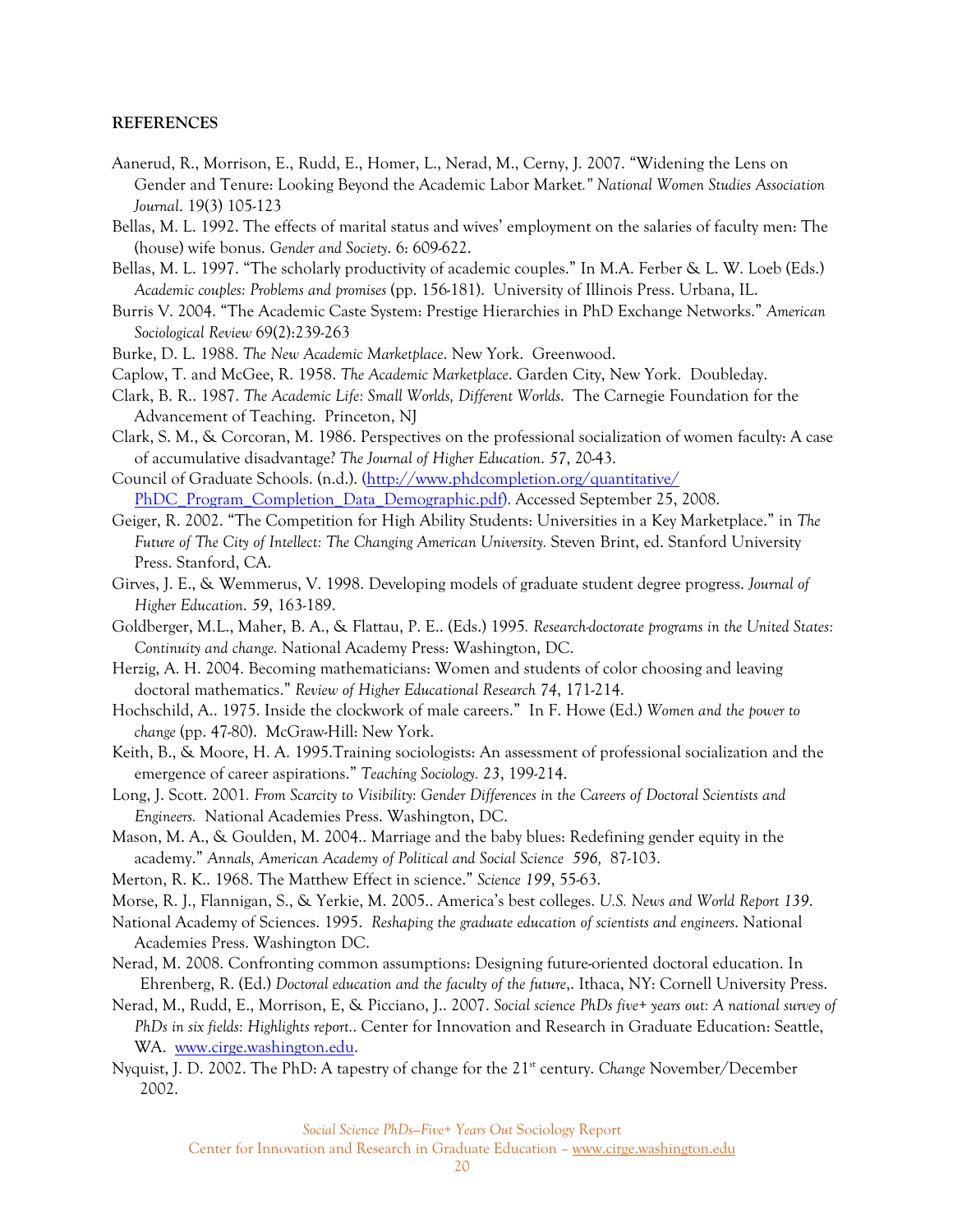- Perna, L W. 2001. The relationship between family responsibilities and employment status among college and university faculty." *Journal of Higher Education 72*, 584-611.
- Picciano, J., Rudd, E., Morrison, E., & Nerad, M. 2007. *Social science PhDs—five+ years out: Survey methods*. CIRGE report 2007-1. Center for Innovation and Research in Graduate Education [\(www.cirge.wasthington.edu\)](http://www.cirge.wasthington.edu/), University of Washington, Seattle, WA.

Raftery, A. 1995. Bayesian model selection in social research." *Sociological Methodology*. *25*, 111-163.

- Rudd, E., Morrison, E., Sadrozinski, R., Nerad, M., & Cerny, J.. 2008. Equality and illusion: Gender and tenure in art history careers." *Journal of Marriage and the Family 70,* 228-238.
- Seagram, B. C., Gould, J. Pyke, S. W. 1998. An investigation of gender and other variables on time to completion of doctoral degrees." *Research in Higher Education 39,* :319-335
- Small, A.W. 1895. The era of sociology. *American Journal of Sociology 1,* 1 15.
- Sonnert, G., & Holton, G. 1995. *Gender differences in science careers: The project access study.* New Brunswick, NJ: Rutgers University Press.
- Spalter-Roth, R., & Lee, S. 2000. Gender in the early stages of the sociological career. Research Brief No. 2. American Sociological Association: New York.
- Tinto, V. 1993. *Leaving college: Rethinking the causes*. University of Chicago Press. Chicago, IL.
- Vermunt, J. K., & Magidson,J. 2004. Factor analysis with categorical indicators: A comparison between traditional and latent class approaches. In A. Van der Ark, Croon, M. A., & K. Sijtsma (Eds.) *New developments in categorical data analysis for the social and behavioral sciences* (pp. 41-63).. Erlbaum: Mahwah, NJ.
- Williams, C. L. 1992. The glass escalator: Hidden advantages for men in the 'female' professions." *Social Problems 3,* 253-267.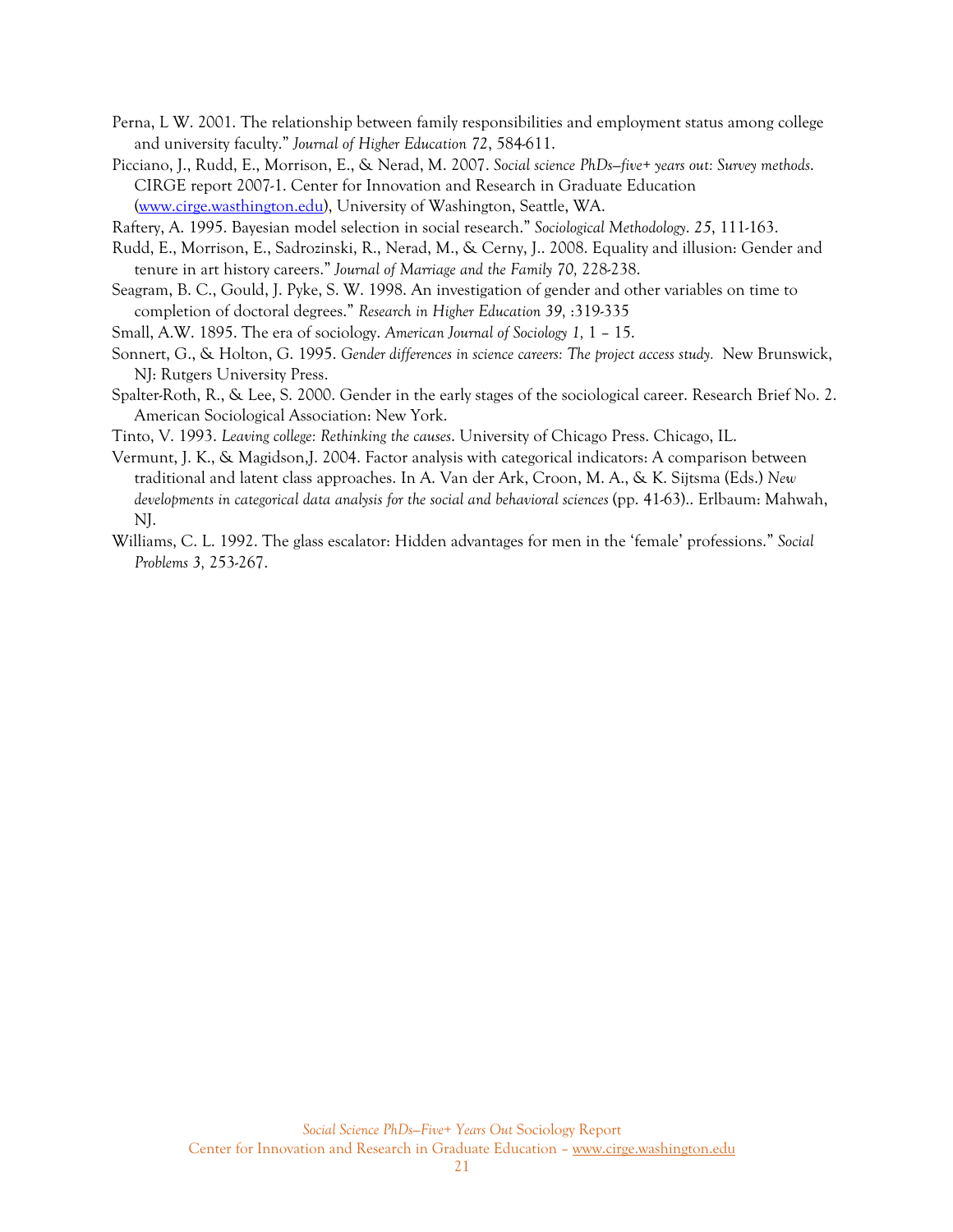# **METHODS APPENDIX**

# **Exact Item Wording**

### **Job Satisfaction Items**

How satisfied are you with the following aspects of your current job? (If you are currently not employed, please answer for your most recent job)

| Items                                             | Scale*                      |
|---------------------------------------------------|-----------------------------|
| Intellectual challenge of work                    | 1 very satisfied            |
| Autonomy of work                                  | 2 somewhat satisfied        |
| Level of responsibility                           | 3 somewhat dissatisfied     |
| Contribution to society                           | 4 very dissatisfied         |
| Use of doctoral education                         |                             |
| Job is a good fit with my abilities and interests | *Reverse coded for analysis |

### **Assessment of PhD Program Quality**

How would you evaluate your doctoral program on each of the following? Please evaluate your perception of your program for the years that you were in the program.

| <b>Items</b>                                           | Scale*                      |
|--------------------------------------------------------|-----------------------------|
| Clear program requirements                             |                             |
| Feedback on student progress                           | 1 Excellent                 |
| Financial support                                      | 2 Adequate                  |
| Socializing students into an academic community        | 3 Poor                      |
| Having a diverse student population                    |                             |
| Students were encouraged by faculty to take initiative |                             |
| in shaping academic activities                         |                             |
| Preparation for qualifying examination                 |                             |
| Support and guidance during dissertation writing       |                             |
| Academic rigor                                         |                             |
| Academic career preparation                            |                             |
| Non-academic career preparation                        |                             |
| Overall program quality                                | *Reverse coded for analysis |

### **Skills Inventory**

For each activity, please indicate the quality of your doctoral training (either formal or informal):

| <b>Items</b>                                     | Scale*                      |
|--------------------------------------------------|-----------------------------|
| Analyzing or synthesizing data                   | 1 Excellent                 |
| Thinking critically                              | 2 Adequate                  |
| Research design (experiments, surveys, etc)      | 3 Poor                      |
| Writing proposals for funding                    |                             |
| Writing and publishing reports and articles      |                             |
| Managing people and budgets                      |                             |
| Working collaboratively, in a team               |                             |
| Working in an interdisciplinary context          |                             |
| Working with people from diverse educational and |                             |
| social backgrounds                               |                             |
| <b>Presentation skills</b>                       | *Reverse coded for analysis |
|                                                  |                             |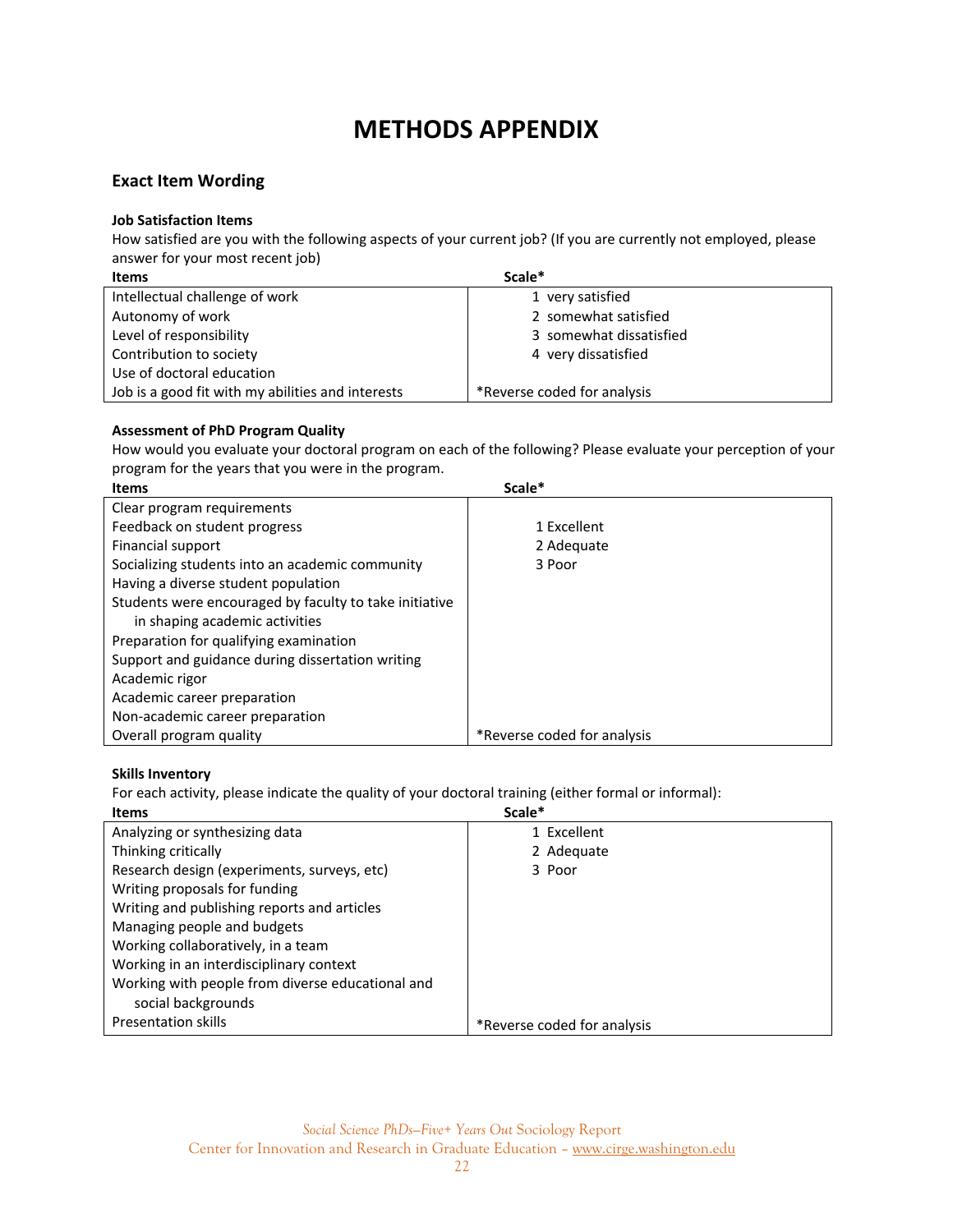#### **Mentoring by Dissertation Advisor**

As you look back on your doctoral studies, to what extent were you satisfied with the following types of support from your dissertation chair or advisor?

| Item                                               | Scale*                      |
|----------------------------------------------------|-----------------------------|
| The overall quality of mentoring you received from | 1 Very Satisfied            |
| your dissertation chair                            | 2 Somewhat Satisfied        |
|                                                    | 3 Somewhat Unsatisfied      |
|                                                    | 4 Very Unsatisfied          |
|                                                    | *Reverse coded for analysis |

|                | <b>Career Expectations</b> |
|----------------|----------------------------|
| $H_{\rm{max}}$ |                            |

| Item                                                | Scale*                                     |
|-----------------------------------------------------|--------------------------------------------|
| To what extent have the career expectations you had | To a much greater extent than you expected |
| when you finished your PhD been fulfilled so far?   | About what you expected                    |
|                                                     | To a lesser extent than you expected       |
|                                                     | Not at all what you expected<br>4          |
|                                                     | *Reverse coded for analysis                |

#### **Status Characteristics Variable Definitions**

| Gender                     |                                                                         |
|----------------------------|-------------------------------------------------------------------------|
| Disadvantaged Minority     | White, Asian vs. Black, Native American, Hispanic                       |
| <b>Parents Education</b>   | 1-High school or less                                                   |
|                            | 2-More than HS, less than master's                                      |
|                            | 3. Master's                                                             |
|                            | 4. Professional degree or PhD                                           |
| Age                        | Under 30 at PhD, between 30 and 40, over 40                             |
| Parental Status at PhD     | Reports having a child (of any age) vs. No child                        |
| Marital Status at PhD      | Not married                                                             |
|                            | Married or committed partnership-partner less educated                  |
|                            | Married or committed partnership-partner has PhD or professional degree |
| Prestige of PhD-           | 1995 NRC Program Score > "Strong"                                       |
| <b>Granting Department</b> | 1995 NRC Program Score < "Strong" but > "Good"                          |
|                            | 1995 NRC Program Score Below "Good"                                     |
| Career Goal Professor      | To be a professor vs. All other goals                                   |

### **Measure of the Prestige of Academic Institutions Employing Sociology Professors**

We used the 2005 U.S. News and World Report (USNWR) rankings of undergraduate institutions to derive a measure of the prestige of the employing institution for ladder faculty based primarily on the selectivity of undergraduate admissions. This is a valid measure of the prestige of an institution (Geiger, 2002), however, the U.S. News rankings cannot be used to construct a uni-dimensional measure of prestige valid across all institutions because the rankings are regional (and within college type). For instance, we cannot use the USNWR rankings to compare institutions classified in the southern region with those classified in the western region, nor can we compare rankings of selective colleges with those of national universities. Instead, with data reported by the USNWR, we constructed ordinary least squares regression models predicting the 75<sup>th</sup> and 25<sup>th</sup> percentile scores on both the SAT and the ACT of incoming freshmen for each institution. Independent variables in the model were classification (akin to Carnegie class), region, tier of ranking, the peer assessment, the graduation rate, acceptance rate, and the percent of freshmen in the top quarter of their high school class. Models explained from 86 percent of the variation in first quartile SAT scores to 71 percent of the variation in third quartile ACT scores. The models enabled the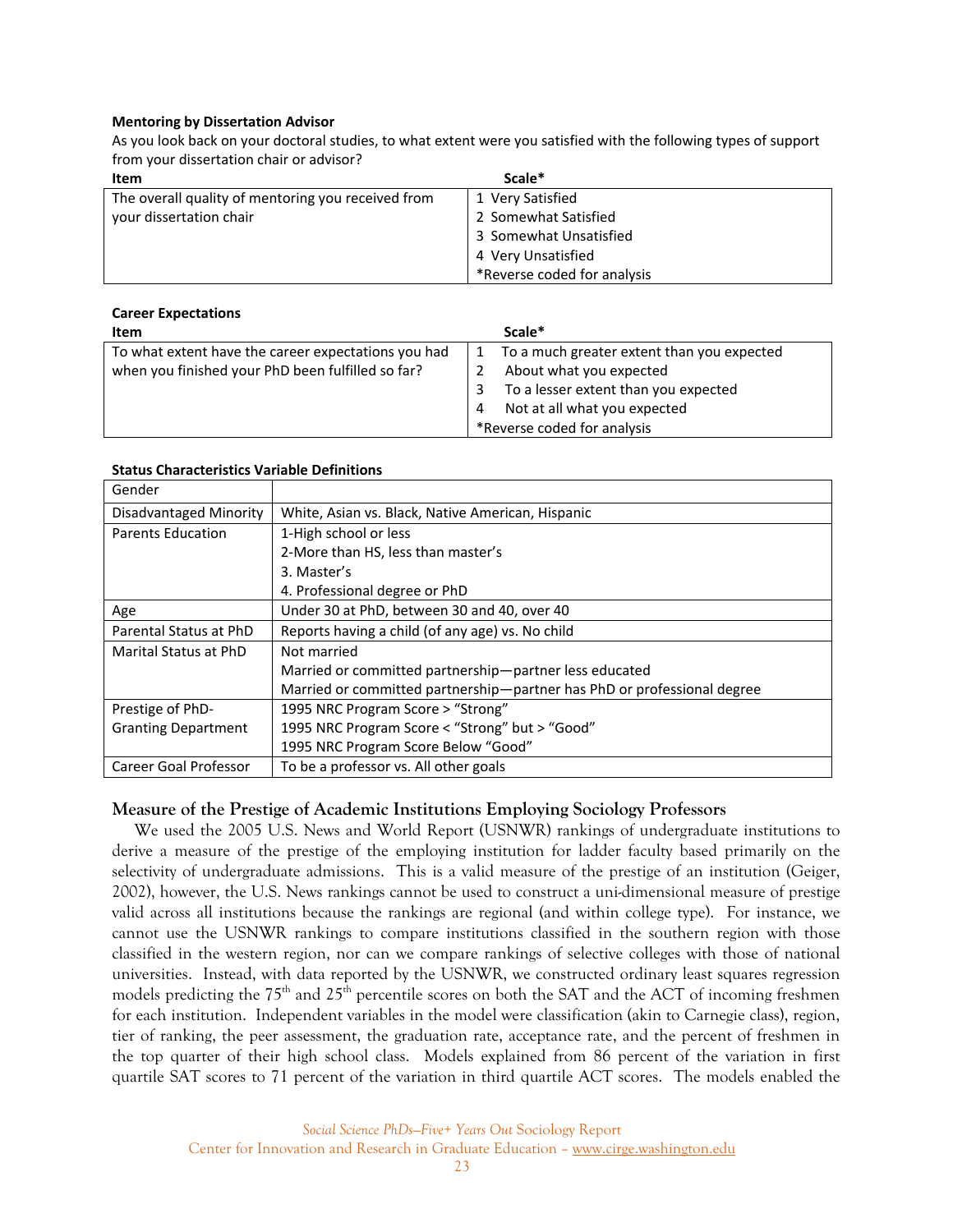prediction of test scores where none were reported (for example the first quartile ACT scores among freshmen in a university that relies exclusively on SAT scores for admission). For each employing institution, the four predicted data points were converted into z-scores and averaged. Thus each institution rated by USNWR in 2005 was assigned a single measure on a continuous scale that reflects the selectivity of its student body. These scores are our measure of the prestige of the employing institutions for *SS5*  respondents.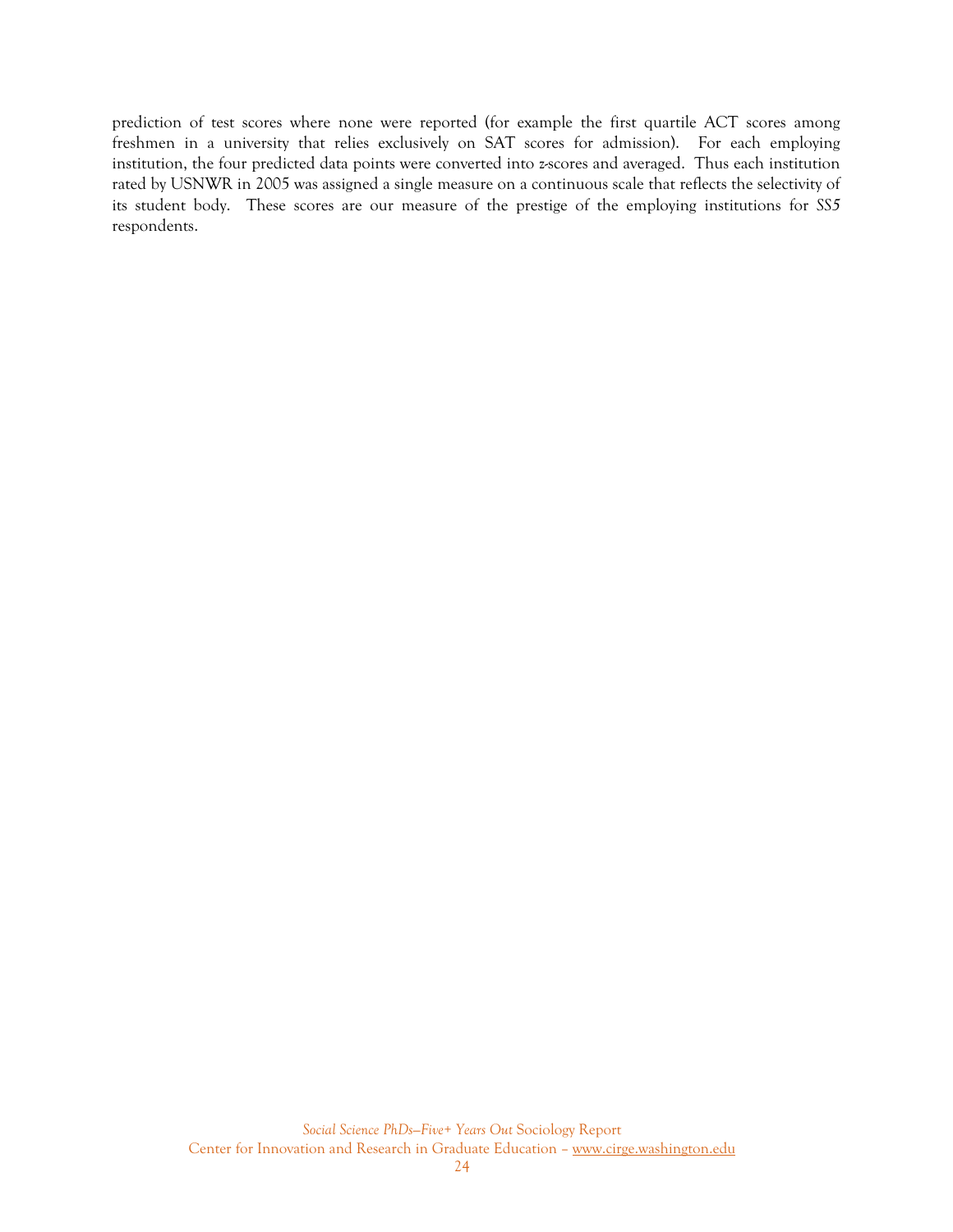# *SOCIAL SCIENCE PHDS—FIVE+ YEARS OUT*

#### **Participating Universities**

| Arizona State University   | Massachusetts Institute of | UC - Los Angeles          | University of Nebraska at  |
|----------------------------|----------------------------|---------------------------|----------------------------|
| <b>Boston College</b>      | Technology                 | UC - Riverside            | Lincoln                    |
| <b>Brandeis University</b> | Michigan State University  | UC - San Diego            | University of North        |
| Catholic University of     | New York University        | UC - Santa Barbara        | Carolina                   |
| America                    | Northwestern University    | UC - Santa Cruz           | University of Oregon       |
| City University of New     | Ohio State University      | University of Chicago     | University of Pennsylvania |
| York                       | Pennsylvania State         | University of Colorado at | University of Pittsburgh   |
| Clark University           | University                 | Boulder                   | University of Rochester    |
| Columbia University        | Princeton University       | University of Connecticut | University of Tennessee    |
| Cornell University         | Purdue University          | University of Georgia     | University of Texas at     |
| Duke University            | <b>Rutgers University</b>  | University of Illinois    | Austin                     |
| <b>Emory University</b>    | Southern Illinois          | University of Iowa        | University of Virginia     |
| Florida State University   | University                 | University of Kansas      | University of Washington   |
| Harvard University         | Stanford University        | University of Maryland    | University of Wisconsin    |
| Howard University          | State University of New    | University of             | Washington State           |
| Indiana University         | York                       | Massachusetts             | University                 |
| Johns Hopkins University   | at Buffalo                 | University of Michigan    | Washington University in   |
| Kent State University      | <b>Syracuse University</b> | University of Minnesota   | St.                        |
| Louisiana State University | UC - Berkeley              | University of Missouri    | Louis                      |
|                            | UC - Davis                 |                           | Wayne State University     |
|                            | UC – Irvine                |                           | Yale Universitv            |

**Foundation Support**  Ford Foundation

#### **Endorsements**

Association of Graduate Schools affiliated to the Association of American Universities, American Anthropological Association, National Communication Association, Association of American Geographers, American Historical Association, American Political Science Association, American Sociological Association

# **ACKNOWLEDGMENTS**

We would like to express appreciation for our colleagues at CIRGE, the UW Graduate School and College of Education, and the Mississippi State University Department of Sociology. Myan Baker, Mimi Heggelund, Maren McDaniel, and Renate Sadrozinski contributed in multiple ways to getting this report done. We are also pleased to acknowledge our excellent work-study students Claire McWilliams and Hannah Lee and graduate student Victoria Babbit (candidate in geography). We thank Roberta Spalter-Roth from the American Sociological Association (ASA) for inviting us to present these findings at the 2008 ASA meetings in Boston, MA. We thank Steven Vallas, the presider of that session for his thoughtful and useful comments.